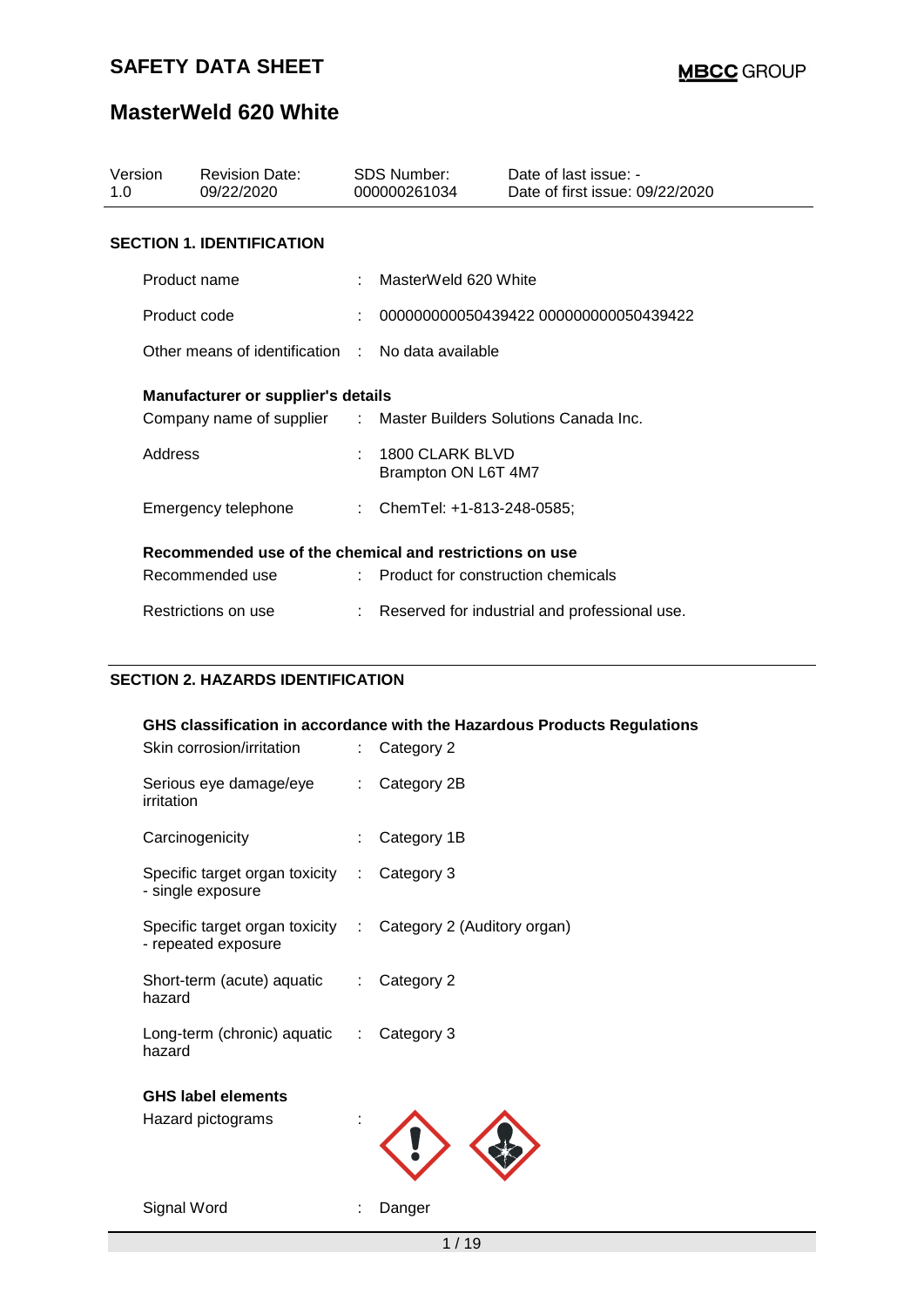# **MasterWeld 620 White**

| Version<br>1.0 | <b>Revision Date:</b><br>09/22/2020 |   | <b>SDS Number:</b><br>000000261034                                                                                                                         | Date of last issue: -<br>Date of first issue: 09/22/2020                                                                                                                                                                                                                                                                                                                                                                                                                                                                                                                   |
|----------------|-------------------------------------|---|------------------------------------------------------------------------------------------------------------------------------------------------------------|----------------------------------------------------------------------------------------------------------------------------------------------------------------------------------------------------------------------------------------------------------------------------------------------------------------------------------------------------------------------------------------------------------------------------------------------------------------------------------------------------------------------------------------------------------------------------|
|                | <b>Hazard Statements</b>            |   | H320 Causes eye irritation.<br>H315 Causes skin irritation.<br>H350 May cause cancer.                                                                      | H335 May cause respiratory irritation.<br>H373 May cause damage to organs (Auditory organ) through                                                                                                                                                                                                                                                                                                                                                                                                                                                                         |
|                |                                     |   | prolonged or repeated exposure.<br>H401 Toxic to aquatic life.                                                                                             | H412 Harmful to aquatic life with long lasting effects.                                                                                                                                                                                                                                                                                                                                                                                                                                                                                                                    |
|                | <b>Precautionary Statements</b>     | ÷ | <b>Prevention:</b><br>face protection.<br>and understood.<br>P260 Do not breathe dust or mist.<br>handling.                                                | P280 Wear protective gloves/ protective clothing/ eye protection/<br>P201 Obtain special instructions before use.<br>P271 Use only outdoors or in a well-ventilated area.<br>P273 Avoid release to the environment.<br>P202 Do not handle until all safety precautions have been read<br>P264 Wash face, hands and any exposed skin thoroughly after                                                                                                                                                                                                                       |
|                |                                     |   | <b>Response:</b><br>CENTER/doctor.<br>to do. Continue rinsing.<br>keep comfortable for breathing.<br>and water.<br>tion.<br>or doctor/physician.<br>reuse. | P308 + P311 IF exposed or concerned: Call a POISON<br>P305 + P351 + P338 IF IN EYES: Rinse cautiously with water<br>for several minutes. Remove contact lenses, if present and easy<br>P314 Get medical advice/ attention if you feel unwell.<br>P304 + P340 IF INHALED: Remove person to fresh air and<br>P303 + P352 IF ON SKIN (or hair): Wash with plenty of soap<br>P332 + P313 If skin irritation occurs: Get medical advice/atten-<br>P337 + P311 If eye irritation persists: Call a POISON CENTER<br>P362 + P364 Take off contaminated clothing and wash it before |
|                |                                     |   | Storage:<br>tightly closed.<br>P405 Store locked up.                                                                                                       | P403 + P233 Store in a well-ventilated place. Keep container                                                                                                                                                                                                                                                                                                                                                                                                                                                                                                               |
|                |                                     |   | Disposal:<br>waste collection point.                                                                                                                       | P501 Dispose of contents/container to appropriate hazardous                                                                                                                                                                                                                                                                                                                                                                                                                                                                                                                |
|                | <b>Other hazards</b>                |   |                                                                                                                                                            |                                                                                                                                                                                                                                                                                                                                                                                                                                                                                                                                                                            |

No data available.

#### **SECTION 3. COMPOSITION/INFORMATION ON INGREDIENTS**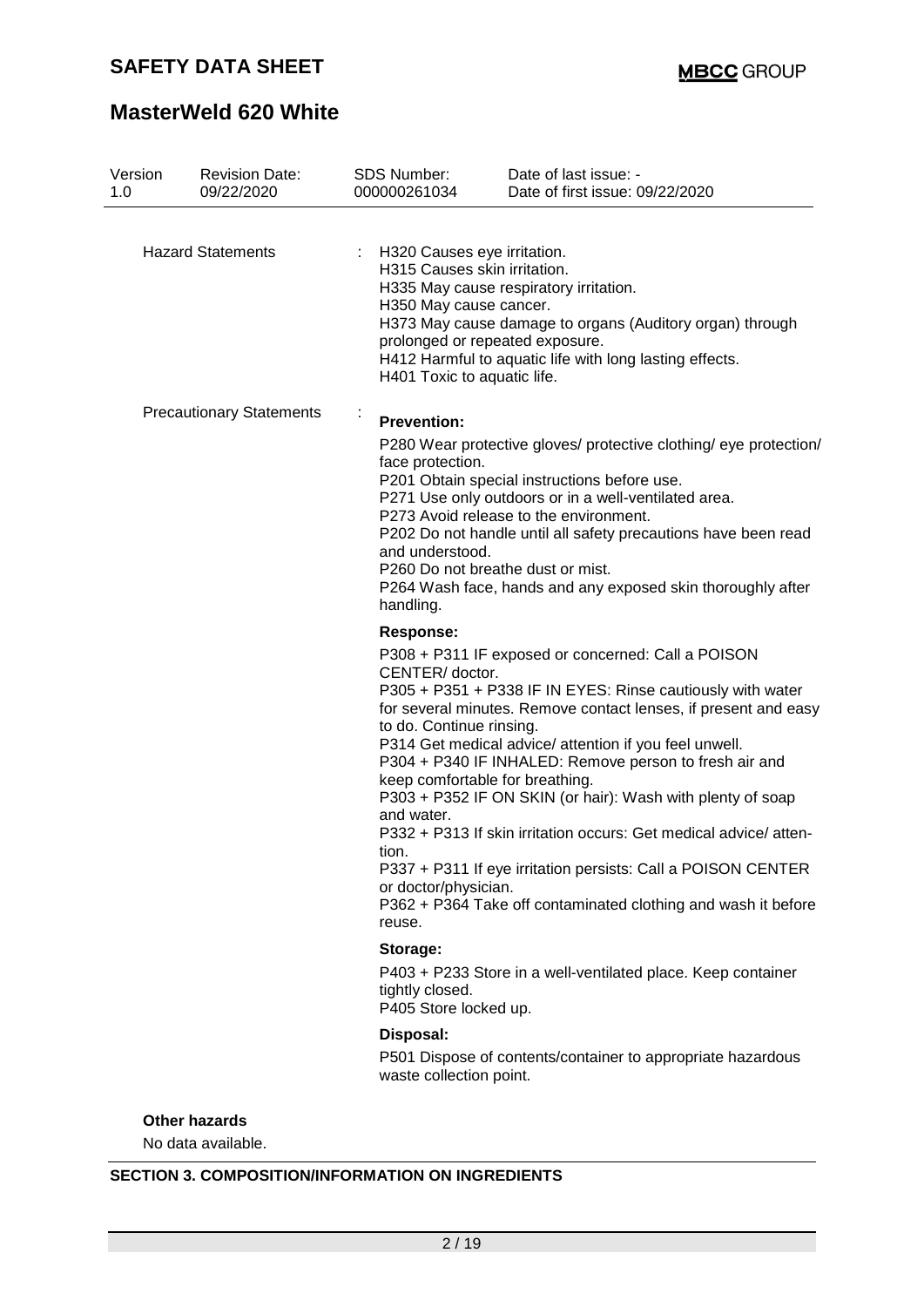| Version<br>1.0 | <b>Revision Date:</b><br>09/22/2020                                                                                                                                                                                                                                                                                                                                                                                                                                                                                                                                                                                                                                                                | <b>SDS Number:</b> | 000000261034   | Date of last issue: -<br>Date of first issue: 09/22/2020 |
|----------------|----------------------------------------------------------------------------------------------------------------------------------------------------------------------------------------------------------------------------------------------------------------------------------------------------------------------------------------------------------------------------------------------------------------------------------------------------------------------------------------------------------------------------------------------------------------------------------------------------------------------------------------------------------------------------------------------------|--------------------|----------------|----------------------------------------------------------|
|                | Chemical nature                                                                                                                                                                                                                                                                                                                                                                                                                                                                                                                                                                                                                                                                                    | t.                 | adhesive       |                                                          |
|                | <b>Components</b>                                                                                                                                                                                                                                                                                                                                                                                                                                                                                                                                                                                                                                                                                  |                    |                |                                                          |
|                | Chemical name                                                                                                                                                                                                                                                                                                                                                                                                                                                                                                                                                                                                                                                                                      |                    | CAS-No.        | Concentration (% w/w)                                    |
| xylene         |                                                                                                                                                                                                                                                                                                                                                                                                                                                                                                                                                                                                                                                                                                    |                    | 1330-20-7      | $>= 15 - 20$                                             |
|                | ethylbenzene                                                                                                                                                                                                                                                                                                                                                                                                                                                                                                                                                                                                                                                                                       |                    | $100 - 41 - 4$ | $>= 10 - 15$                                             |
|                | Titanium dioxide                                                                                                                                                                                                                                                                                                                                                                                                                                                                                                                                                                                                                                                                                   |                    | 13463-67-7     | $>= 5 - < 7$                                             |
|                | Silicon dioxide                                                                                                                                                                                                                                                                                                                                                                                                                                                                                                                                                                                                                                                                                    |                    | 7631-86-9      | $>= 3 - 5$                                               |
|                | Lubricating oils (petroleum), C20-50,<br>hydrotreated neutral oil-based;<br>Baseoil - unspecified; [A complex<br>combination of hydrocarbons ob-<br>tained by treating light vacuum gas<br>oil, heavy vacuum gas oil and solvent<br>deasphalted residual oil with hydro-<br>gen in the presence of a catalyst in a<br>two stage process with dewaxing<br>being carried out between the two<br>stages. It consists predominantly of<br>hydrocarbons having carbon num-<br>bers predominantly in the range of<br>C20 through C50 and produces a<br>finished oil with a viscosity of approx-<br>imately 32cSt at 40 oC. It contains a<br>relatively large proportion of saturat-<br>ed hydrocarbons.] |                    | 72623-87-1     | $>= 0.3 - 1$                                             |
|                | Lubricating oils (petroleum), C15-30,<br>hydrotreated neutral oil-based;<br>Baseoil - unspecified; [A complex<br>combination of hydrocarbons ob-<br>tained by treating light vacuum gas oil<br>and heavy vacuum gas oil with hy-<br>drogen in the presence of a catalyst<br>in a two stage process with dewaxing<br>being carried out between the two<br>stages. It consists predominantly of<br>hydrocarbons having carbon num-<br>bers predominantly in the range of<br>C15 through C30 and produces a<br>finished oil having a viscosity of ap-<br>proximately 15cSt at 40 oC. It con-<br>tains a relatively large proportion of<br>saturated hydrocabons.]                                     |                    | 72623-86-0     | $>= 0.3 - 1$                                             |
|                | Distillates (petroleum), hydrotreated<br>light paraffinic; Baseoil - unspeci-<br>fied; [A complex combination of hy-<br>drocarbons obtained by treating a<br>petroleum fraction with hydrogen in<br>the presence of a catalyst. It consists<br>of hydrocarbons having carbon num-<br>bers predominantly in the range of<br>C15 through C30 and produces a<br>finished oil with a viscosity of less<br>than 100 SUS at 100 oF (19cSt at 40                                                                                                                                                                                                                                                          |                    | 64742-55-8     | $>= 0.3 - 1$                                             |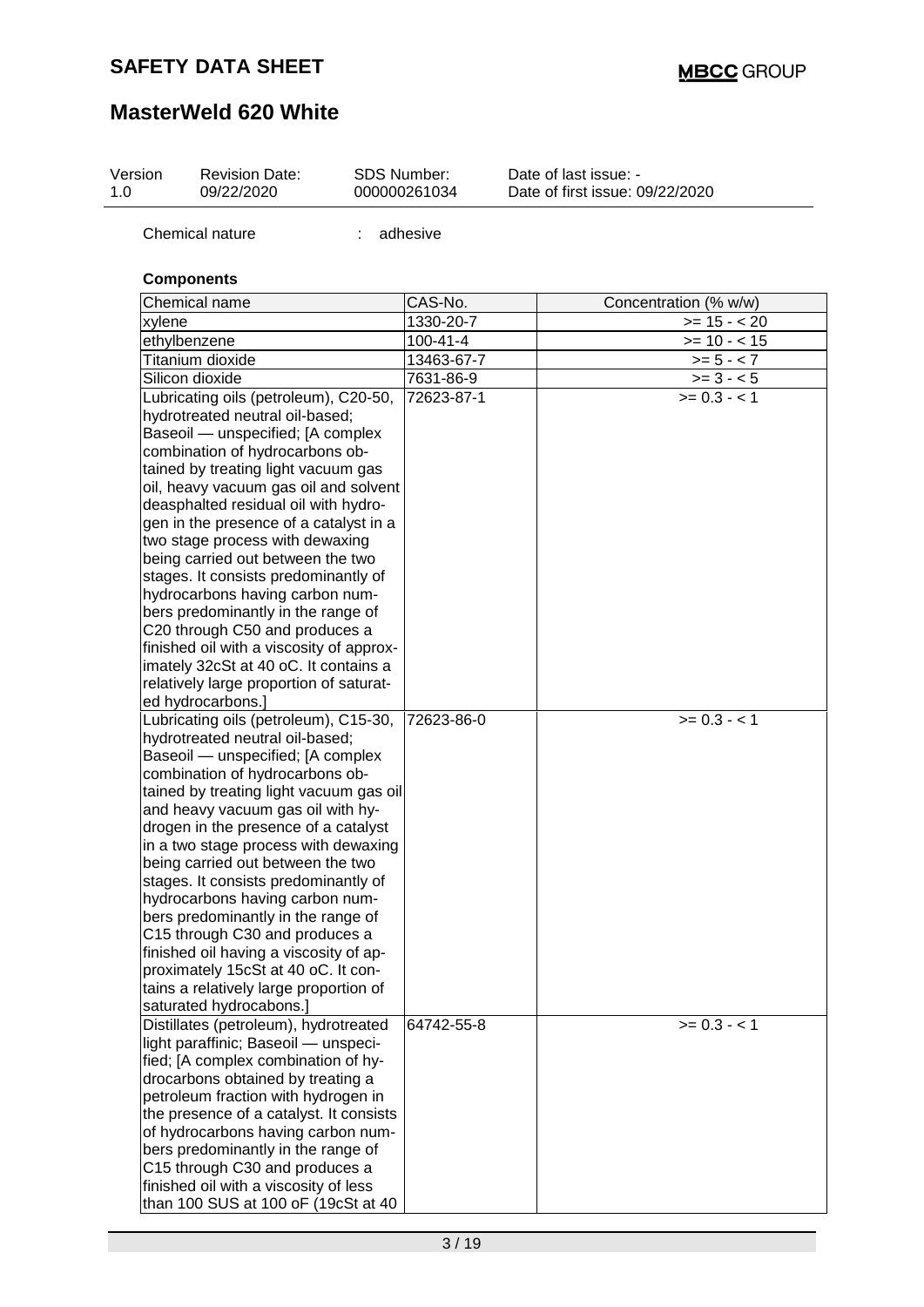# **MasterWeld 620 White**

| Version | <b>Revision Date:</b>                                                                                                                                                                                                                                                                                                                                                                                                                                                                                     | SDS Number: |              | Date of last issue: -           |
|---------|-----------------------------------------------------------------------------------------------------------------------------------------------------------------------------------------------------------------------------------------------------------------------------------------------------------------------------------------------------------------------------------------------------------------------------------------------------------------------------------------------------------|-------------|--------------|---------------------------------|
| 1.0     | 09/22/2020                                                                                                                                                                                                                                                                                                                                                                                                                                                                                                |             | 000000261034 | Date of first issue: 09/22/2020 |
|         | oC). It contains a relatively large pro-<br>portion of saturated hydrocarbons.]                                                                                                                                                                                                                                                                                                                                                                                                                           |             |              |                                 |
|         | Distillates (petroleum), hydrotreated<br>heavy paraffinic; Baseoil - unspeci-<br>fied; [A complex combination of hy-<br>drocarbons obtained by treating a<br>petroleum fraction with hydrogen in<br>the presence of a catalyst. It consists<br>of hydrocarbons having carbon num-<br>bers predominantly in the range of<br>C20 through C50 and produces a<br>finished oil of at least 100 SUS at<br>100oF (19cSt at 40 oC). It contains a<br>relatively large proportion of saturat-<br>ed hydrocarbons.] |             | 64742-54-7   | $>= 0.3 - 1$                    |
|         | Distillates (petroleum), hydrotreated<br>light naphthenic; Baseoil - unspeci-<br>fied; [A complex combination of hy-<br>drocarbons obtained by treating a<br>petroleum fraction with hydrogen in<br>the presence of a catalyst. It consists<br>of hydrocarbons having carbon num-<br>bers predominantly in the range of<br>C15 through C30 and produces a<br>finished oil with a viscosity of less<br>than 100 SUS at 100 oF (19cSt at 40<br>oC). It contains relatively few normal<br>paraffins.]        |             | 64742-53-6   | $>= 0.3 - 1$                    |
|         | Distillates (petroleum), hydrotreated<br>middle; Gasoil - unspecified; [A<br>complex combination of hydrocar-<br>bons obtained by treating a petrole-<br>um fraction with hydrogen in the<br>presence of a catalyst. It consists of<br>hydrocarbons having carbon num-<br>bers predominantly in the range of<br>C11 through C25 and boiling in the<br>range of approximately; 205oC to<br>400oC (401 oF to 752 oF).]                                                                                      |             | 64742-46-7   | $>= 0.3 - 1$                    |
|         | bis(2,2,6,6-tetramethyl-4-<br>piperidyl)sebacate                                                                                                                                                                                                                                                                                                                                                                                                                                                          |             | 52829-07-9   | $>= 0.1 - < 0.2$                |

#### **SECTION 4. FIRST AID MEASURES**

| General advice          | First aid personnel should pay attention to their own safety.<br>Immediately remove contaminated clothing.                            |
|-------------------------|---------------------------------------------------------------------------------------------------------------------------------------|
| If inhaled              | After inhalation of dust.<br>Keep patient calm, remove to fresh air, seek medical atten-<br>tion.                                     |
| In case of skin contact | After contact with skin, wash immediately with plenty of water<br>and soap.<br>Under no circumstances should organic solvent be used. |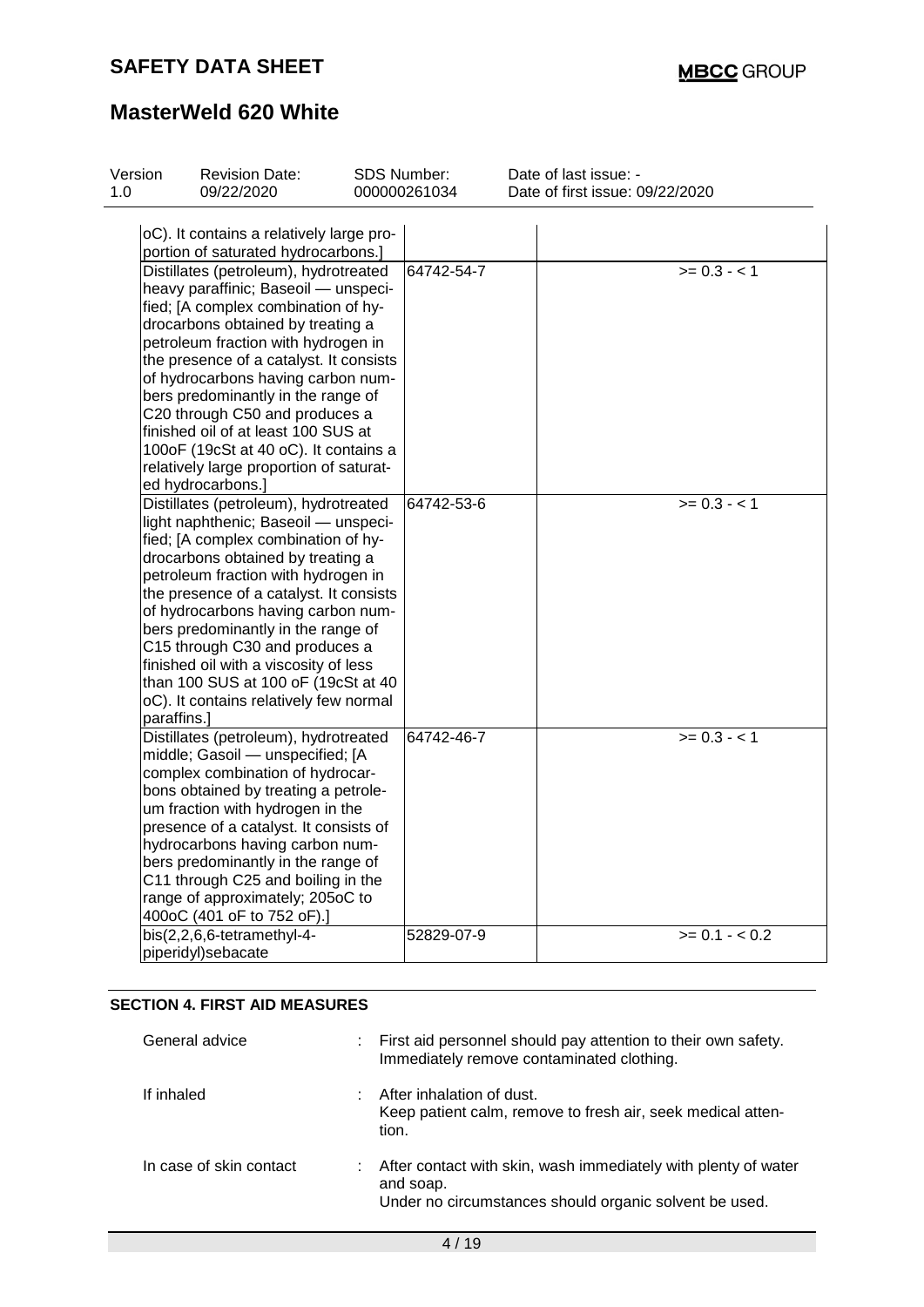| Version<br>1.0 | <b>Revision Date:</b><br>09/22/2020                    | SDS Number:<br>000000261034                                                                                       | Date of last issue: -<br>Date of first issue: 09/22/2020                                                               |  |
|----------------|--------------------------------------------------------|-------------------------------------------------------------------------------------------------------------------|------------------------------------------------------------------------------------------------------------------------|--|
|                |                                                        |                                                                                                                   | If irritation develops, seek medical attention.                                                                        |  |
|                | In case of eye contact                                 |                                                                                                                   | : Wash affected eyes for at least 15 minutes under running<br>water with eyelids held open, consult an eye specialist. |  |
| If swallowed   |                                                        | Immediately rinse mouth and then drink 200-300 ml of water,<br>seek medical attention.<br>Do NOT induce vomiting. |                                                                                                                        |  |
| delayed        | Most important symptoms<br>and effects, both acute and | : Causes skin and eye irritation.<br>May cause respiratory irritation.<br>May cause cancer.                       |                                                                                                                        |  |

#### **SECTION 5. FIRE-FIGHTING MEASURES**

| Suitable extinguishing media :       |                              | Carbon dioxide (CO2)<br>Dry powder<br>Foam<br>Water spray                                                                                                                                                                                                                                                                                                                             |
|--------------------------------------|------------------------------|---------------------------------------------------------------------------------------------------------------------------------------------------------------------------------------------------------------------------------------------------------------------------------------------------------------------------------------------------------------------------------------|
| Unsuitable extinguishing<br>media    | $\mathcal{L}_{\mathrm{max}}$ | High volume water jet                                                                                                                                                                                                                                                                                                                                                                 |
| Hazardous combustion prod- :<br>ucts |                              | harmful vapours<br>nitrogen oxides<br>fumes/smoke<br>carbon black<br>carbon oxides                                                                                                                                                                                                                                                                                                    |
| Further information                  |                              | $\therefore$ The degree of risk is governed by the burning substance and<br>the fire conditions.<br>If exposed to fire, keep containers cool by spraying with water.<br>Collect contaminated extinguishing water separately, do not<br>allow to reach sewage or effluent systems.<br>Contaminated extinguishing water must be disposed of in<br>accordance with official regulations. |
| for fire-fighters                    |                              | Special protective equipment : Wear a self-contained breathing apparatus.                                                                                                                                                                                                                                                                                                             |

#### **SECTION 6. ACCIDENTAL RELEASE MEASURES**

| Personal precautions, protec-<br>tive equipment and emer-<br>gency procedures | Do not breathe dust.<br>Wear eye/face protection.<br>Use personal protective clothing.<br>Handle in accordance with good building materials hygiene<br>and safety practice. |
|-------------------------------------------------------------------------------|-----------------------------------------------------------------------------------------------------------------------------------------------------------------------------|
| Environmental precautions                                                     | : Contain contaminated water/firefighting water.<br>Do not discharge into drains/surface waters/groundwater.                                                                |
| Methods and materials for<br>containment and cleaning up                      | Avoid raising dust.                                                                                                                                                         |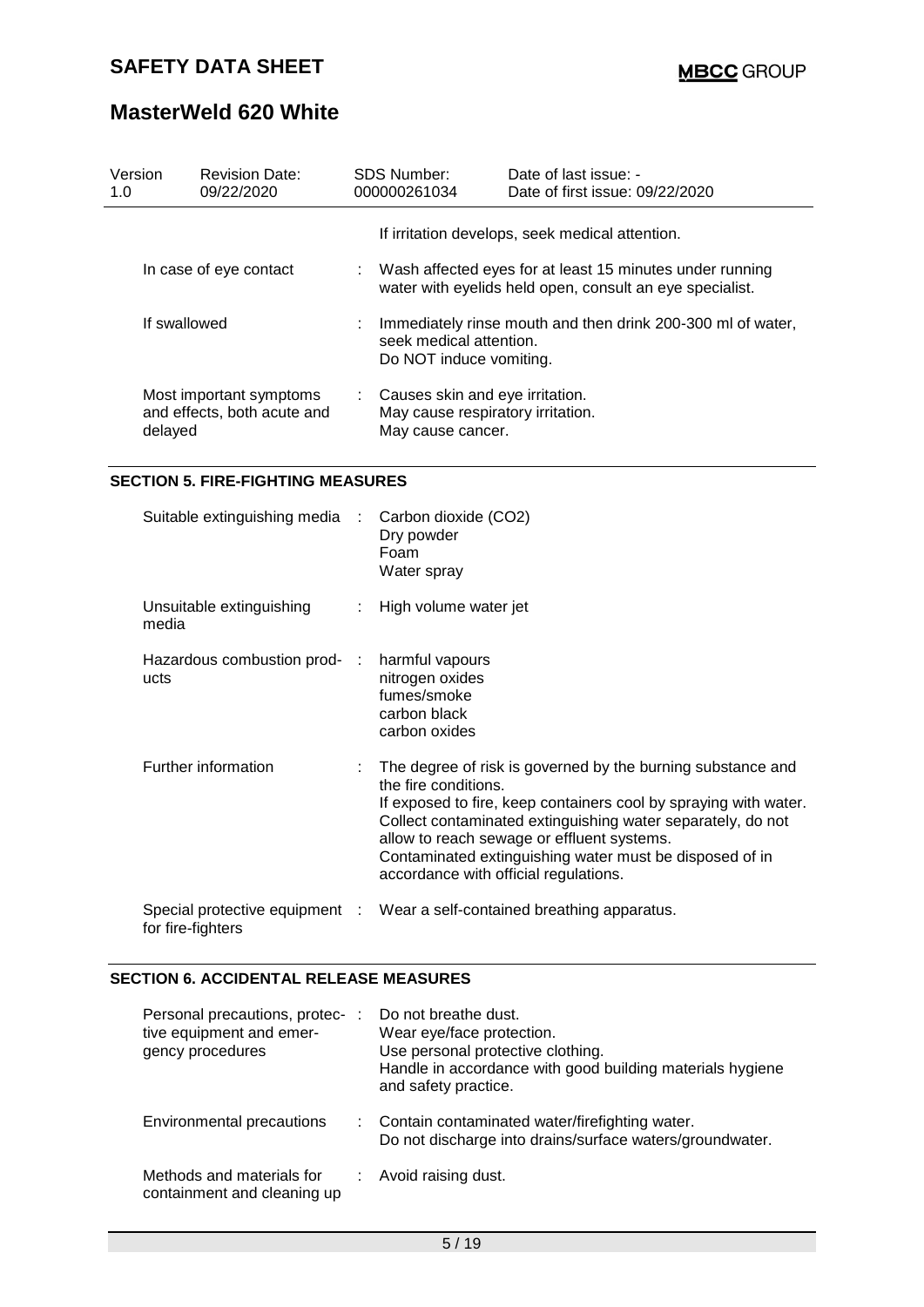### **MasterWeld 620 White**

| Version<br>1.0 | <b>Revision Date:</b><br>09/22/2020                |   | SDS Number:<br>000000261034        | Date of last issue: -<br>Date of first issue: 09/22/2020                                                                                                                                                                       |
|----------------|----------------------------------------------------|---|------------------------------------|--------------------------------------------------------------------------------------------------------------------------------------------------------------------------------------------------------------------------------|
|                |                                                    |   |                                    |                                                                                                                                                                                                                                |
|                | <b>SECTION 7. HANDLING AND STORAGE</b>             |   |                                    |                                                                                                                                                                                                                                |
|                | Advice on protection against<br>fire and explosion | ÷ |                                    | Prevent electrostatic charge - sources of ignition should be<br>kept well clear - fire extinguishers should be kept handy.<br>Keep away from sources of ignition - No smoking.<br>Dust can form an explosive mixture with air. |
|                | Advice on safe handling                            |   | $\therefore$ Avoid dust formation. | Wear suitable protective clothing and eye/face protection.<br>Avoid inhalation of dusts/mists/vapours.<br>Breathing must be protected when large quantities are de-<br>canted without local exhaust ventilation.               |
|                | Further information on stor-<br>age conditions     |   | Protect from direct sunlight.      | Keep only in the original container in a cool, dry, well-<br>ventilated place away from ignition sources, heat or flame.                                                                                                       |
|                | Materials to avoid                                 |   | Observe VCI storage rules.         |                                                                                                                                                                                                                                |
|                | Further information on stor-<br>age stability      |   | No data available                  |                                                                                                                                                                                                                                |

#### **SECTION 8. EXPOSURE CONTROLS/PERSONAL PROTECTION**

| Components   | CAS-No.        | Value type        | Control parame-    | <b>Basis</b>    |
|--------------|----------------|-------------------|--------------------|-----------------|
|              |                | (Form of          | ters / Permissible |                 |
|              |                | exposure)         | concentration      |                 |
| ethylbenzene | $100 - 41 - 4$ | <b>TWA value</b>  | 20 ppm             | <b>ACGIHTLV</b> |
|              |                | STEL value        | 125 ppm            | <b>NIOSH</b>    |
|              |                |                   | 545 mg/m3          |                 |
|              |                | <b>REL</b> value  | 100 ppm            | <b>NIOSH</b>    |
|              |                |                   | 435 mg/m3          |                 |
|              |                | <b>PEL</b>        | 100 ppm            | <b>29 CFR</b>   |
|              |                |                   | 435 mg/m3          | 1910.1000       |
|              |                |                   |                    | (Table Z-1)     |
|              |                | <b>TWA value</b>  | 100 ppm            | <b>29 CFR</b>   |
|              |                |                   | 435 mg/m3          | 1910.1000       |
|              |                |                   |                    | (Table Z-1-A)   |
|              |                | <b>STEL value</b> | 125 ppm            | <b>29 CFR</b>   |
|              |                |                   | 545 mg/m3          | 1910.1000       |
|              |                |                   |                    | (Table Z-1-A)   |
|              |                | <b>TWA</b>        | 100 ppm            | CA AB OEL       |
|              |                |                   | 434 mg/m3          |                 |
|              |                | <b>STEL</b>       | 125 ppm            | CA AB OEL       |
|              |                |                   | 543 mg/m3          |                 |
|              |                | <b>TWA</b>        | 20 ppm             | CA BC OEL       |
|              |                | <b>STEV</b>       | 125 ppm            | CA QC OEL       |
|              |                |                   | 543 mg/m3          |                 |
|              |                | <b>TWAEV</b>      | 100 ppm            | CA QC OEL       |
|              |                |                   | 434 mg/m3          |                 |

#### **Ingredients with workplace control parameters**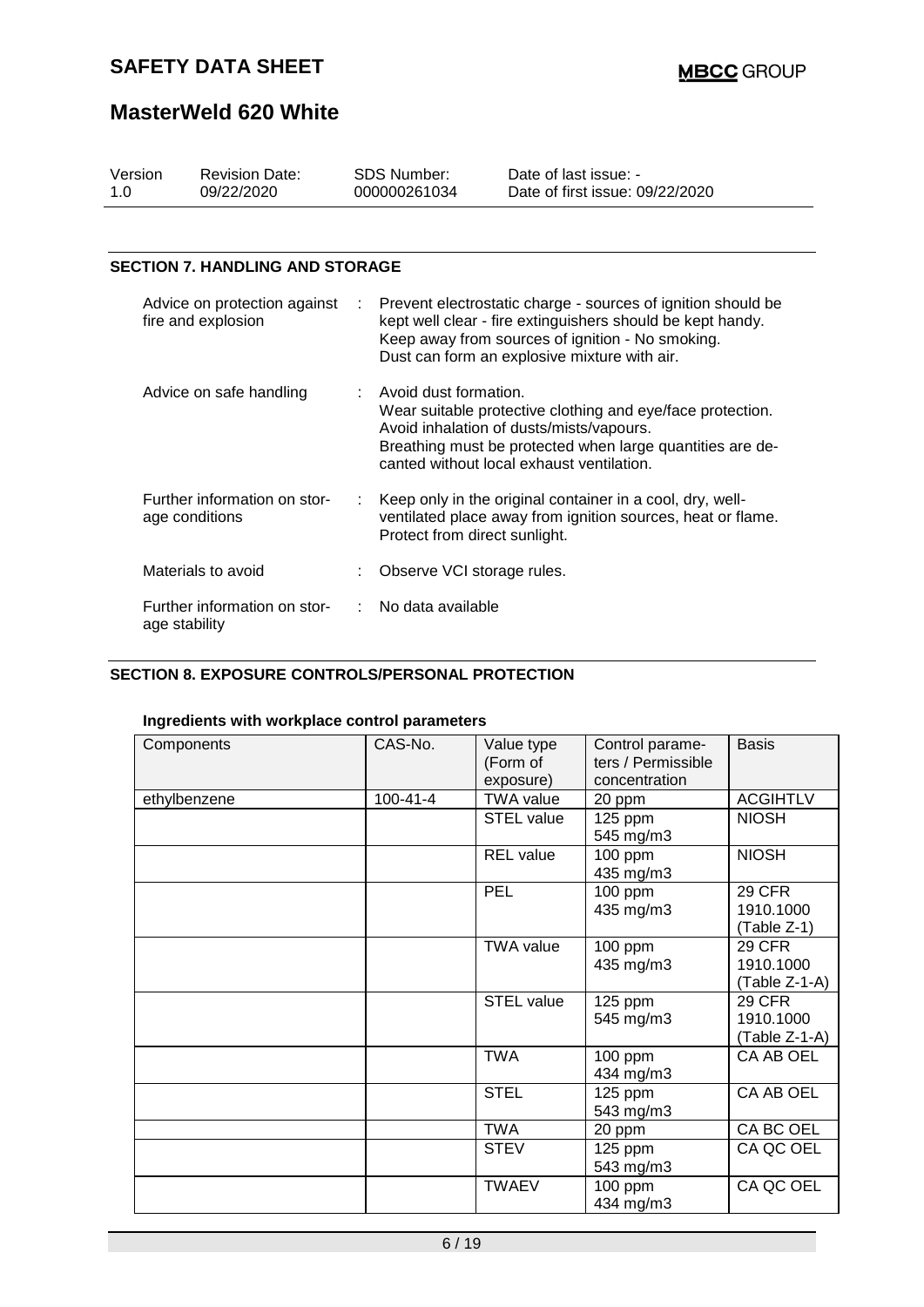| Version<br>1.0 | <b>Revision Date:</b><br>09/22/2020                                                                                                                                                                                                                               | SDS Number:<br>000000261034 | Date of last issue: -                       | Date of first issue: 09/22/2020 |                  |
|----------------|-------------------------------------------------------------------------------------------------------------------------------------------------------------------------------------------------------------------------------------------------------------------|-----------------------------|---------------------------------------------|---------------------------------|------------------|
|                |                                                                                                                                                                                                                                                                   |                             |                                             |                                 |                  |
|                |                                                                                                                                                                                                                                                                   |                             | <b>TWA</b>                                  | 20 ppm                          | <b>ACGIH</b>     |
| xylene         |                                                                                                                                                                                                                                                                   | 1330-20-7                   | <b>TWA value</b>                            | 100 ppm                         | <b>ACGIHTLV</b>  |
|                |                                                                                                                                                                                                                                                                   |                             | <b>STEL value</b>                           | 150 ppm                         | <b>ACGIHTLV</b>  |
|                |                                                                                                                                                                                                                                                                   |                             | <b>PEL</b>                                  | 100 ppm                         | 29 CFR           |
|                |                                                                                                                                                                                                                                                                   |                             |                                             | 435 mg/m3                       | 1910.1000        |
|                |                                                                                                                                                                                                                                                                   |                             |                                             |                                 | (Table Z-1)      |
|                |                                                                                                                                                                                                                                                                   |                             | <b>TWA value</b>                            | 100 ppm                         | 29 CFR           |
|                |                                                                                                                                                                                                                                                                   |                             |                                             | 435 mg/m3                       | 1910.1000        |
|                |                                                                                                                                                                                                                                                                   |                             |                                             |                                 | (Table Z-1-A)    |
|                |                                                                                                                                                                                                                                                                   |                             | STEL value                                  | 150 ppm                         | 29 CFR           |
|                |                                                                                                                                                                                                                                                                   |                             |                                             | 655 mg/m3                       | 1910.1000        |
|                |                                                                                                                                                                                                                                                                   |                             |                                             |                                 | (Table Z-1-A)    |
|                |                                                                                                                                                                                                                                                                   |                             | <b>REL</b> value                            | 100 ppm                         | <b>NIOSH</b>     |
|                |                                                                                                                                                                                                                                                                   |                             |                                             | 435 mg/m3                       |                  |
|                |                                                                                                                                                                                                                                                                   |                             | STEL value                                  | 150 ppm<br>655 mg/m3            | <b>NIOSH</b>     |
|                |                                                                                                                                                                                                                                                                   |                             | <b>TWA</b>                                  | $100$ ppm<br>434 mg/m3          | <b>CA AB OEL</b> |
|                |                                                                                                                                                                                                                                                                   |                             | <b>STEL</b>                                 | 150 ppm                         | CA AB OEL        |
|                |                                                                                                                                                                                                                                                                   |                             |                                             | 651 mg/m3                       |                  |
|                |                                                                                                                                                                                                                                                                   |                             | <b>TWAEV</b>                                | $100$ ppm                       | CA QC OEL        |
|                |                                                                                                                                                                                                                                                                   |                             |                                             | 434 mg/m3                       |                  |
|                |                                                                                                                                                                                                                                                                   |                             | <b>STEV</b>                                 | 150 ppm                         | CA QC OEL        |
|                |                                                                                                                                                                                                                                                                   |                             |                                             | 651 mg/m3                       |                  |
|                |                                                                                                                                                                                                                                                                   |                             | <b>TWA</b>                                  | 100 ppm                         | CA BC OEL        |
|                |                                                                                                                                                                                                                                                                   |                             | <b>STEL</b>                                 | 150 ppm                         | <b>CA BC OEL</b> |
|                |                                                                                                                                                                                                                                                                   |                             | <b>TWA</b>                                  | 100 ppm                         | <b>ACGIH</b>     |
|                |                                                                                                                                                                                                                                                                   |                             | <b>STEL</b>                                 | 150 ppm                         | <b>ACGIH</b>     |
|                | Titanium dioxide                                                                                                                                                                                                                                                  | 13463-67-7                  | <b>TWA value</b>                            | 10 mg/m3                        | <b>ACGIHTLV</b>  |
|                |                                                                                                                                                                                                                                                                   |                             | PEL (Total                                  | $15 \text{ mg/m}$               | 29 CFR           |
|                |                                                                                                                                                                                                                                                                   |                             | dust)                                       |                                 | 1910.1000        |
|                |                                                                                                                                                                                                                                                                   |                             |                                             |                                 | (Table Z-1)      |
|                |                                                                                                                                                                                                                                                                   |                             | <b>TWA value</b>                            | 10 mg/m3                        | 29 CFR           |
|                |                                                                                                                                                                                                                                                                   |                             | (Total dust)                                |                                 | 1910.1000        |
|                |                                                                                                                                                                                                                                                                   |                             |                                             |                                 | $(Table Z-1-A)$  |
|                |                                                                                                                                                                                                                                                                   |                             | <b>TWA</b>                                  | 10 mg/m3                        | CA AB OEL        |
|                |                                                                                                                                                                                                                                                                   |                             | <b>TWA (Total</b><br>dust)                  | 10 mg/m3                        | CA BC OEL        |
|                |                                                                                                                                                                                                                                                                   |                             | TWA (respir-                                | $3$ mg/m $3$                    | CA BC OEL        |
|                |                                                                                                                                                                                                                                                                   |                             | able dust                                   |                                 |                  |
|                |                                                                                                                                                                                                                                                                   |                             | fraction)                                   |                                 |                  |
|                |                                                                                                                                                                                                                                                                   |                             | TWAEV (to-<br>tal dust)                     | 10 mg/m3                        | CA QC OEL        |
|                |                                                                                                                                                                                                                                                                   |                             | <b>TWA</b>                                  | 10 mg/m3<br>(Titanium dioxide)  | <b>ACGIH</b>     |
|                | Distillates (petroleum), hy-<br>drotreated middle; Gasoil -<br>unspecified; [A complex com-<br>bination of hydrocarbons ob-<br>tained by treating a petroleum<br>fraction with hydrogen in the<br>presence of a catalyst. It con-<br>sists of hydrocarbons having | 64742-46-7                  | <b>TWA value</b><br>(Inhalable<br>fraction) | $5$ mg/m $3$                    | <b>ACGIHTLV</b>  |
|                | carbon numbers predominantly                                                                                                                                                                                                                                      |                             |                                             |                                 |                  |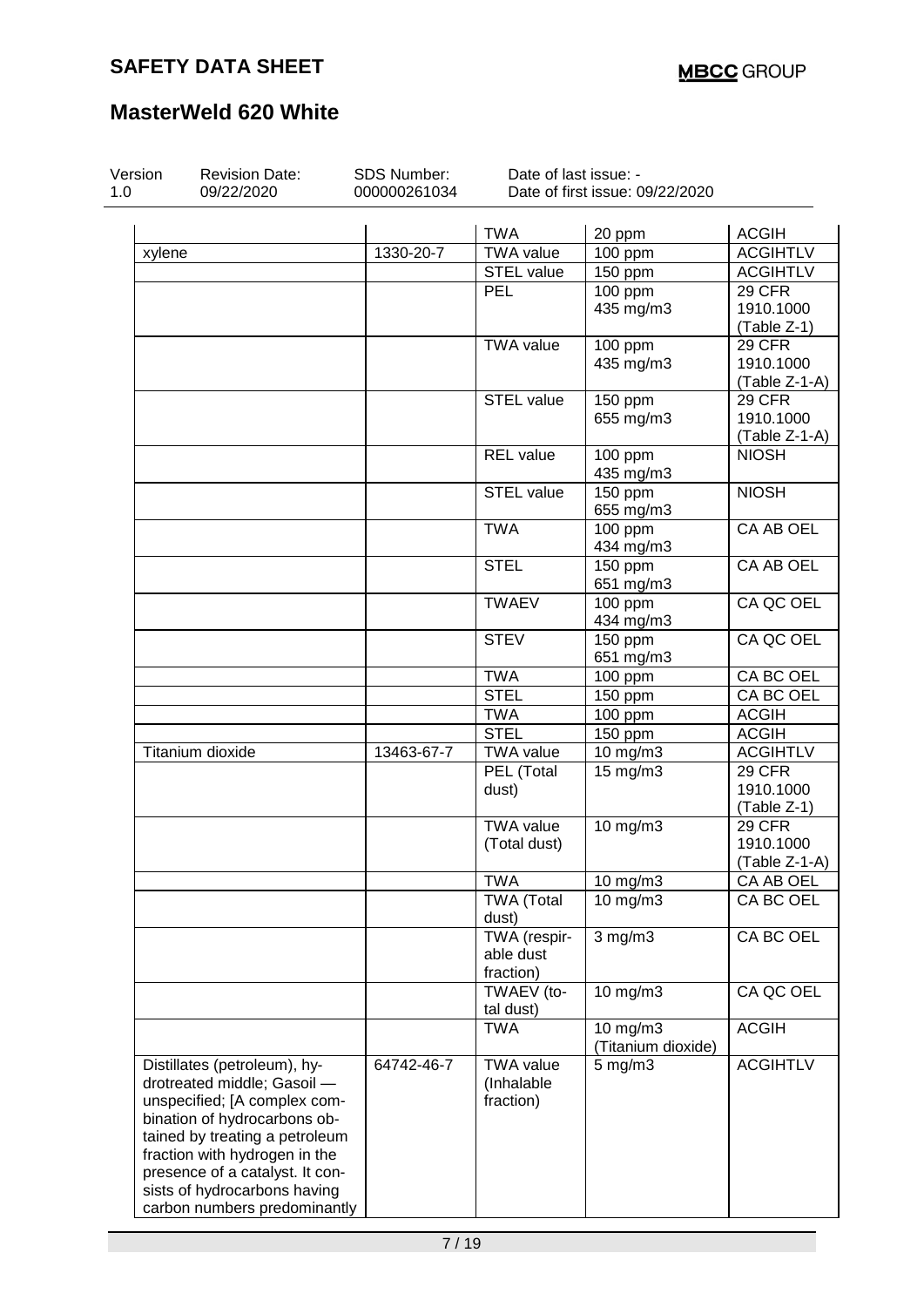| Version<br>1.0 | <b>Revision Date:</b><br>09/22/2020                                                                                                                                                                                                                                                                                                                                                                                                                                                                    | <b>SDS Number:</b><br>000000261034 | Date of last issue: -                                     | Date of first issue: 09/22/2020 |                                      |
|----------------|--------------------------------------------------------------------------------------------------------------------------------------------------------------------------------------------------------------------------------------------------------------------------------------------------------------------------------------------------------------------------------------------------------------------------------------------------------------------------------------------------------|------------------------------------|-----------------------------------------------------------|---------------------------------|--------------------------------------|
|                | in the range of C11 through<br>C25 and boiling in the range of<br>approximately; 205oC to<br>400oC (401 oF to 752 oF).]                                                                                                                                                                                                                                                                                                                                                                                |                                    |                                                           |                                 |                                      |
|                |                                                                                                                                                                                                                                                                                                                                                                                                                                                                                                        |                                    | <b>STEL value</b><br>(Mist)                               | 10 mg/m3                        | <b>NIOSH</b>                         |
|                |                                                                                                                                                                                                                                                                                                                                                                                                                                                                                                        |                                    | <b>REL</b> value<br>(Mist)                                | $5$ mg/m $3$                    | <b>NIOSH</b>                         |
|                |                                                                                                                                                                                                                                                                                                                                                                                                                                                                                                        |                                    | PEL (Mist)                                                | $5$ mg/m $3$                    | 29 CFR<br>1910.1000<br>(Table Z-1)   |
|                |                                                                                                                                                                                                                                                                                                                                                                                                                                                                                                        |                                    | <b>TWA value</b><br>(Mist)                                | $5$ mg/m $3$                    | 29 CFR<br>1910.1000<br>(Table Z-1-A) |
|                |                                                                                                                                                                                                                                                                                                                                                                                                                                                                                                        |                                    | TWA (Mist)                                                | $5$ mg/m $3$                    | CA AB OEL                            |
|                |                                                                                                                                                                                                                                                                                                                                                                                                                                                                                                        |                                    | STEL (Mist)                                               | 10 mg/m3                        | CA AB OEL                            |
|                |                                                                                                                                                                                                                                                                                                                                                                                                                                                                                                        |                                    | <b>TWAEV</b><br>(Mist)                                    | $5$ mg/m $3$                    | CA QC OEL                            |
|                |                                                                                                                                                                                                                                                                                                                                                                                                                                                                                                        |                                    | STEV (Mist)                                               | 10 mg/m3                        | CA QC OEL                            |
| paraffins.]    | Distillates (petroleum), hy-<br>drotreated light naphthenic;<br>Baseoil - unspecified; [A<br>complex combination of hydro-<br>carbons obtained by treating a<br>petroleum fraction with hydro-<br>gen in the presence of a cata-<br>lyst. It consists of hydrocar-<br>bons having carbon numbers<br>predominantly in the range of<br>C15 through C30 and produc-<br>es a finished oil with a viscosi-<br>ty of less than 100 SUS at 100<br>oF (19cSt at 40 oC). It con-<br>tains relatively few normal | 64742-53-6                         | <b>TWA value</b><br>(Inhalable<br>fraction)<br>TWA (Mist) | $5$ mg/m $3$<br>5 mg/m3         | <b>ACGIHTLV</b><br>CA AB OEL         |
|                |                                                                                                                                                                                                                                                                                                                                                                                                                                                                                                        |                                    | STEL (Mist)                                               | 10 mg/m3                        | CA AB OEL                            |
|                |                                                                                                                                                                                                                                                                                                                                                                                                                                                                                                        |                                    | <b>TWAEV</b><br>(Mist)                                    | $5$ mg/m $3$                    | CA QC OEL                            |
|                |                                                                                                                                                                                                                                                                                                                                                                                                                                                                                                        |                                    | STEV (Mist)                                               | 10 mg/m3                        | CA QC OEL                            |
|                |                                                                                                                                                                                                                                                                                                                                                                                                                                                                                                        |                                    | TWA (Mist)                                                | 1 $mg/m3$                       | CA BC OEL                            |
|                |                                                                                                                                                                                                                                                                                                                                                                                                                                                                                                        |                                    | TWA (Inhal-<br>able particu-<br>late matter)              | $5$ mg/m $3$                    | <b>ACGIH</b>                         |
|                | Distillates (petroleum), hy-<br>drotreated heavy paraffinic;<br>Baseoil - unspecified; [A<br>complex combination of hydro-<br>carbons obtained by treating a<br>petroleum fraction with hydro-<br>gen in the presence of a cata-<br>lyst. It consists of hydrocar-<br>bons having carbon numbers<br>predominantly in the range of                                                                                                                                                                      | 64742-54-7                         | <b>TWA value</b><br>(Inhalable<br>fraction)               | $5$ mg/m $3$                    | <b>ACGIHTLV</b>                      |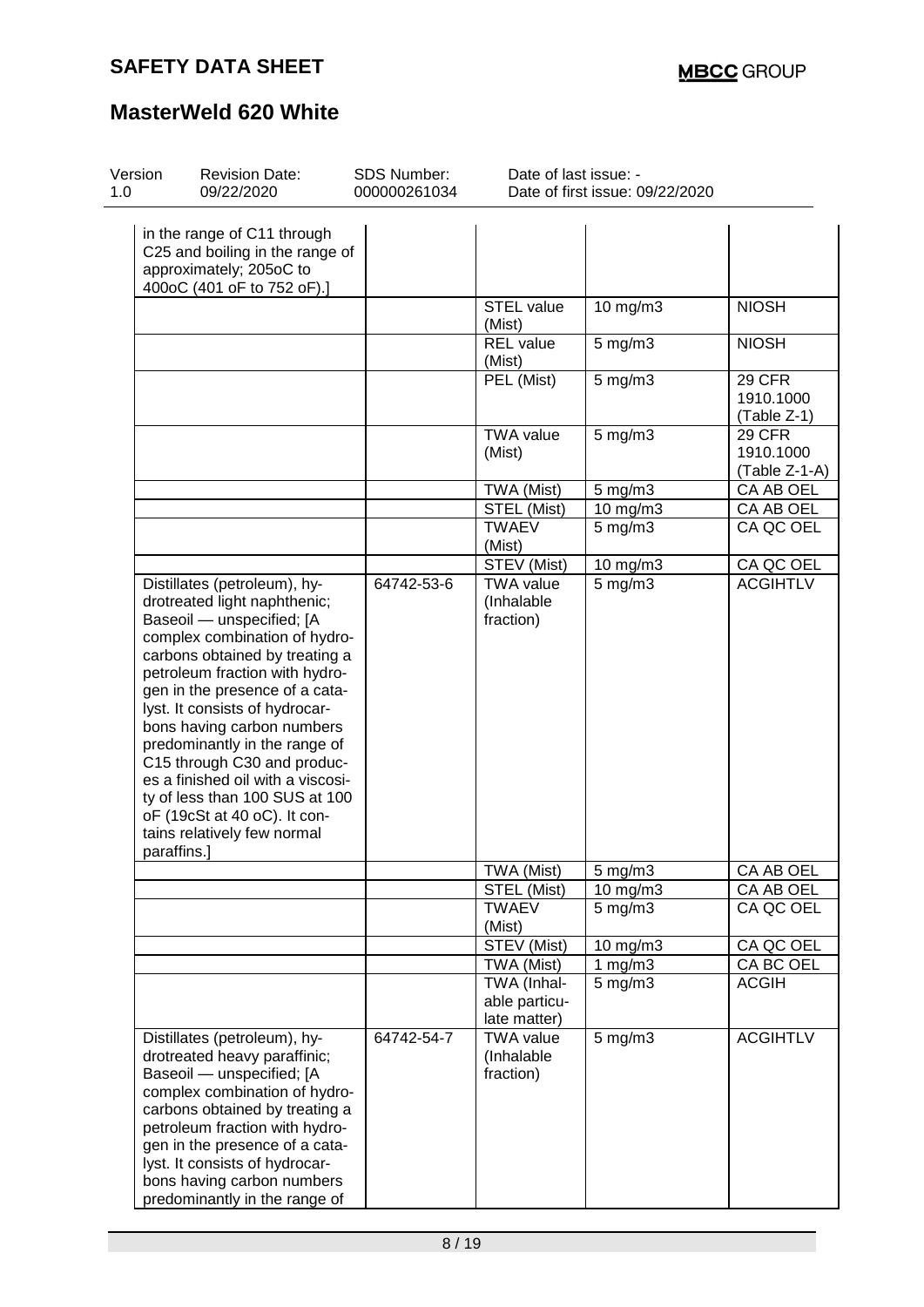| Version<br>1.0 | <b>Revision Date:</b><br>09/22/2020                                                                                                                                                                                                                                                                                                                                                                                                                                                                                                                  | <b>SDS Number:</b><br>000000261034 | Date of last issue: -                        | Date of first issue: 09/22/2020 |                                             |
|----------------|------------------------------------------------------------------------------------------------------------------------------------------------------------------------------------------------------------------------------------------------------------------------------------------------------------------------------------------------------------------------------------------------------------------------------------------------------------------------------------------------------------------------------------------------------|------------------------------------|----------------------------------------------|---------------------------------|---------------------------------------------|
|                | C20 through C50 and produc-<br>es a finished oil of at least 100<br>SUS at 100oF (19cSt at 40<br>oC). It contains a relatively<br>large proportion of saturated<br>hydrocarbons.]                                                                                                                                                                                                                                                                                                                                                                    |                                    |                                              |                                 |                                             |
|                |                                                                                                                                                                                                                                                                                                                                                                                                                                                                                                                                                      |                                    | <b>REL</b> value<br>(Mist)                   | $5$ mg/m $3$                    | <b>NIOSH</b>                                |
|                |                                                                                                                                                                                                                                                                                                                                                                                                                                                                                                                                                      |                                    | <b>STEL value</b><br>(Mist)                  | 10 mg/m3                        | <b>NIOSH</b>                                |
|                |                                                                                                                                                                                                                                                                                                                                                                                                                                                                                                                                                      |                                    | PEL (Mist)                                   | $5$ mg/m $3$                    | 29 CFR<br>1910.1000<br>(Table Z-1)          |
|                |                                                                                                                                                                                                                                                                                                                                                                                                                                                                                                                                                      |                                    | TWA (Mist)                                   | $5 \text{ mg/m}$ 3              | CA AB OEL                                   |
|                |                                                                                                                                                                                                                                                                                                                                                                                                                                                                                                                                                      |                                    | STEL (Mist)                                  | 10 mg/m3                        | CA AB OEL                                   |
|                |                                                                                                                                                                                                                                                                                                                                                                                                                                                                                                                                                      |                                    | <b>TWAEV</b><br>(Mist)                       | $5$ mg/m $3$                    | CA QC OEL                                   |
|                |                                                                                                                                                                                                                                                                                                                                                                                                                                                                                                                                                      |                                    | STEV (Mist)                                  | $10$ mg/m $3$                   | CA QC OEL                                   |
|                |                                                                                                                                                                                                                                                                                                                                                                                                                                                                                                                                                      |                                    | TWA (Mist)                                   | 1 $mg/m3$                       | CA BC OEL                                   |
|                |                                                                                                                                                                                                                                                                                                                                                                                                                                                                                                                                                      |                                    | TWA (Inhal-<br>able particu-<br>late matter) | $5$ mg/m $3$                    | <b>ACGIH</b>                                |
|                | Distillates (petroleum), hy-<br>drotreated light paraffinic;<br>Baseoil - unspecified; [A<br>complex combination of hydro-<br>carbons obtained by treating a<br>petroleum fraction with hydro-<br>gen in the presence of a cata-<br>lyst. It consists of hydrocar-<br>bons having carbon numbers<br>predominantly in the range of<br>C15 through C30 and produc-<br>es a finished oil with a viscosi-<br>ty of less than 100 SUS at 100<br>oF (19cSt at 40 oC). It con-<br>tains a relatively large propor-<br>tion of saturated hydrocar-<br>bons.] | 64742-55-8                         | <b>TWA value</b><br>(Inhalable<br>fraction)  | $5$ mg/m $3$                    | <b>ACGIHTLV</b>                             |
|                |                                                                                                                                                                                                                                                                                                                                                                                                                                                                                                                                                      |                                    | <b>STEL value</b><br>(Mist)                  | 10 mg/m3                        | <b>NIOSH</b>                                |
|                |                                                                                                                                                                                                                                                                                                                                                                                                                                                                                                                                                      |                                    | <b>REL</b> value<br>(Mist)                   | $5 \,\mathrm{mg/m}$             | <b>NIOSH</b>                                |
|                |                                                                                                                                                                                                                                                                                                                                                                                                                                                                                                                                                      |                                    | PEL (Mist)                                   | $5$ mg/m $3$                    | <b>29 CFR</b><br>1910.1000<br>(Table Z-1)   |
|                |                                                                                                                                                                                                                                                                                                                                                                                                                                                                                                                                                      |                                    | <b>TWA value</b><br>(Mist)                   | $5$ mg/m $3$                    | <b>29 CFR</b><br>1910.1000<br>(Table Z-1-A) |
|                |                                                                                                                                                                                                                                                                                                                                                                                                                                                                                                                                                      |                                    | TWA (Mist)                                   | 5 mg/m3                         | CA AB OEL                                   |
|                |                                                                                                                                                                                                                                                                                                                                                                                                                                                                                                                                                      |                                    | STEL (Mist)                                  | 10 mg/m3                        | CA AB OEL                                   |
|                |                                                                                                                                                                                                                                                                                                                                                                                                                                                                                                                                                      |                                    | <b>TWAEV</b><br>(Mist)                       | $5 \text{ mg/m}$ 3              | CA QC OEL                                   |
|                |                                                                                                                                                                                                                                                                                                                                                                                                                                                                                                                                                      |                                    | <b>STEV (Mist)</b>                           | 10 mg/m3                        | CA QC OEL                                   |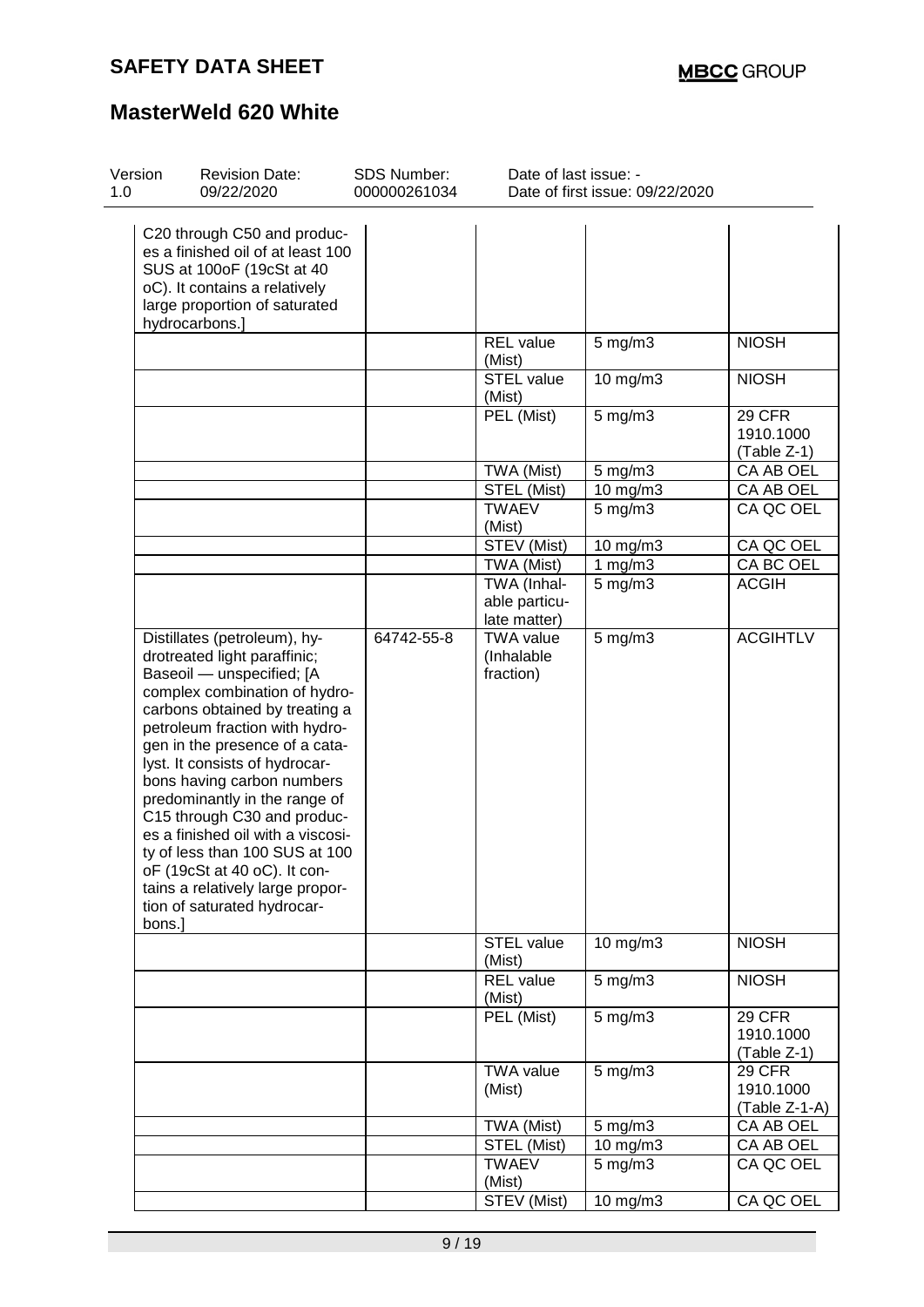| Version<br>1.0 | <b>Revision Date:</b><br>09/22/2020                                                                                                                                                                                                                                                                                                                                                                                                                                                                                                                                                                                                                                                                      | <b>SDS Number:</b><br>000000261034 | Date of last issue: -                        | Date of first issue: 09/22/2020 |                 |
|----------------|----------------------------------------------------------------------------------------------------------------------------------------------------------------------------------------------------------------------------------------------------------------------------------------------------------------------------------------------------------------------------------------------------------------------------------------------------------------------------------------------------------------------------------------------------------------------------------------------------------------------------------------------------------------------------------------------------------|------------------------------------|----------------------------------------------|---------------------------------|-----------------|
|                |                                                                                                                                                                                                                                                                                                                                                                                                                                                                                                                                                                                                                                                                                                          |                                    | TWA (Mist)                                   | 1 $mg/m3$                       | CA BC OEL       |
|                |                                                                                                                                                                                                                                                                                                                                                                                                                                                                                                                                                                                                                                                                                                          |                                    | TWA (Inhal-<br>able particu-<br>late matter) | $5$ mg/m $3$                    | <b>ACGIH</b>    |
|                | Lubricating oils (petroleum),<br>C15-30, hydrotreated neutral<br>oil-based; Baseoil - unspeci-<br>fied; [A complex combination<br>of hydrocarbons obtained by<br>treating light vacuum gas oil<br>and heavy vacuum gas oil with<br>hydrogen in the presence of a<br>catalyst in a two stage process<br>with dewaxing being carried<br>out between the two stages. It<br>consists predominantly of hy-<br>drocarbons having carbon<br>numbers predominantly in the<br>range of C15 through C30 and<br>produces a finished oil having<br>a viscosity of approximately<br>15cSt at 40 oC. It contains a<br>relatively large proportion of<br>saturated hydrocabons.]                                        | 72623-86-0                         | <b>TWA value</b><br>(Inhalable<br>fraction)  | 5 mg/m3                         | <b>ACGIHTLV</b> |
|                |                                                                                                                                                                                                                                                                                                                                                                                                                                                                                                                                                                                                                                                                                                          |                                    | TWA (Mist)                                   | $5 \text{ mg/m}$ 3              | CA AB OEL       |
|                |                                                                                                                                                                                                                                                                                                                                                                                                                                                                                                                                                                                                                                                                                                          |                                    | STEL (Mist)                                  | 10 mg/m3                        | CA AB OEL       |
|                |                                                                                                                                                                                                                                                                                                                                                                                                                                                                                                                                                                                                                                                                                                          |                                    | <b>TWAEV</b><br>(Mist)                       | $5$ mg/m $3$                    | CA QC OEL       |
|                |                                                                                                                                                                                                                                                                                                                                                                                                                                                                                                                                                                                                                                                                                                          |                                    | STEV (Mist)                                  | 10 mg/m3                        | CA QC OEL       |
|                |                                                                                                                                                                                                                                                                                                                                                                                                                                                                                                                                                                                                                                                                                                          |                                    | TWA (Mist)                                   | 1 $mg/m3$                       | CA BC OEL       |
|                |                                                                                                                                                                                                                                                                                                                                                                                                                                                                                                                                                                                                                                                                                                          |                                    | TWA (Inhal-<br>able particu-<br>late matter) | $5$ mg/m $3$                    | <b>ACGIH</b>    |
| bons.]         | Lubricating oils (petroleum),<br>C20-50, hydrotreated neutral<br>oil-based; Baseoil — unspeci-<br>fied; [A complex combination<br>of hydrocarbons obtained by<br>treating light vacuum gas oil,<br>heavy vacuum gas oil and<br>solvent deasphalted residual<br>oil with hydrogen in the pres-<br>ence of a catalyst in a two<br>stage process with dewaxing<br>being carried out between the<br>two stages. It consists predom-<br>inantly of hydrocarbons having<br>carbon numbers predominantly<br>in the range of C20 through<br>C50 and produces a finished<br>oil with a viscosity of approxi-<br>mately 32cSt at 40 oC. It con-<br>tains a relatively large propor-<br>tion of saturated hydrocar- | 72623-87-1                         | <b>TWA value</b><br>(Inhalable<br>fraction)  | $5$ mg/m $3$                    | <b>ACGIHTLV</b> |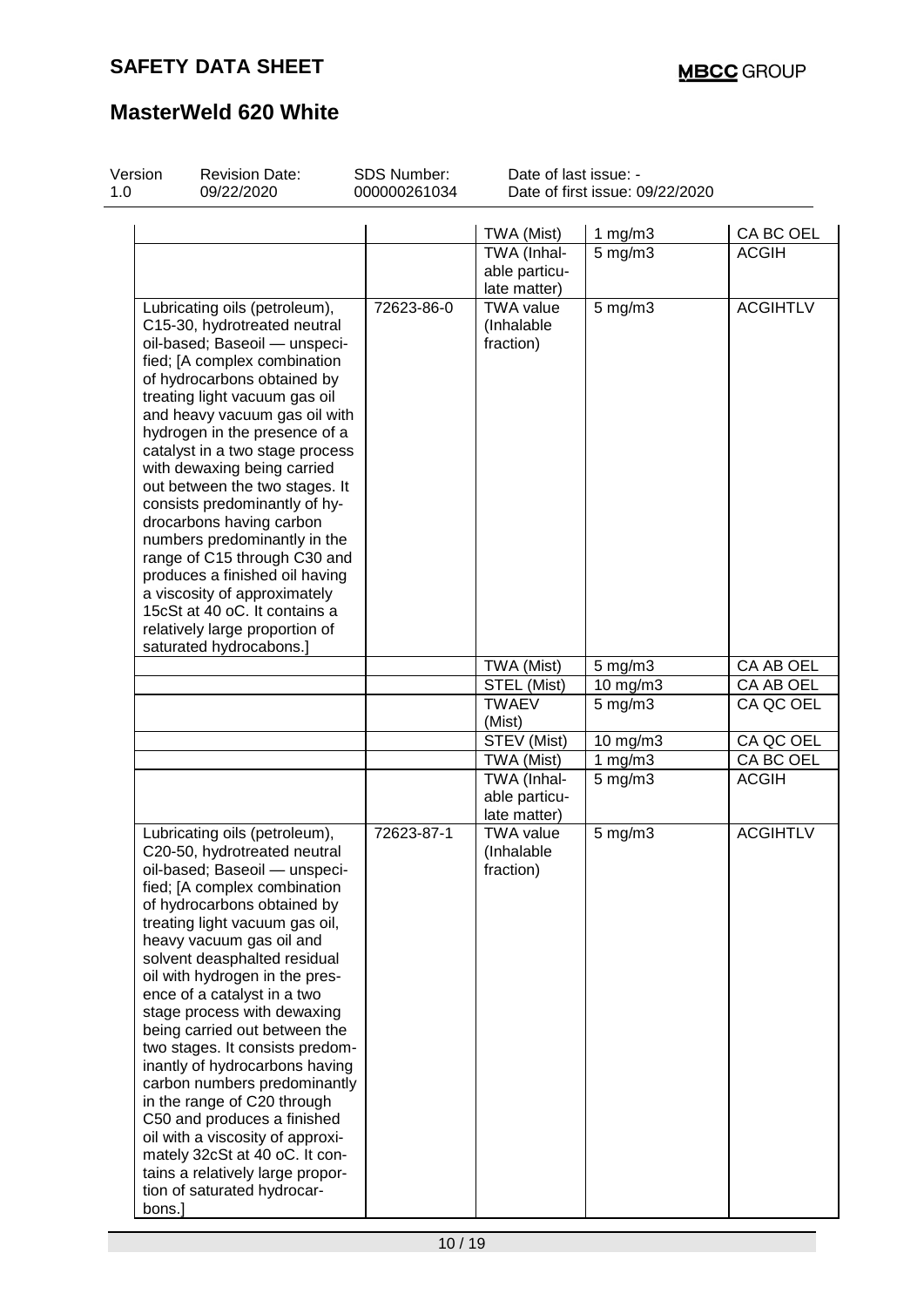| Version<br>1.0 | <b>Revision Date:</b><br><b>SDS Number:</b><br>Date of last issue: -<br>000000261034<br>09/22/2020 |    |                                                                                                                                                                                                                                                                                         | Date of first issue: 09/22/2020               |                                                                                                                              |                                    |
|----------------|----------------------------------------------------------------------------------------------------|----|-----------------------------------------------------------------------------------------------------------------------------------------------------------------------------------------------------------------------------------------------------------------------------------------|-----------------------------------------------|------------------------------------------------------------------------------------------------------------------------------|------------------------------------|
|                |                                                                                                    |    |                                                                                                                                                                                                                                                                                         | TWA (Mist)                                    | 5 mg/m3                                                                                                                      | CA AB OEL                          |
|                |                                                                                                    |    |                                                                                                                                                                                                                                                                                         | STEL (Mist)                                   | 10 mg/m3                                                                                                                     | CA AB OEL                          |
|                |                                                                                                    |    |                                                                                                                                                                                                                                                                                         | <b>TWAEV</b><br>(Mist)                        | $5$ mg/m $3$                                                                                                                 | CA QC OEL                          |
|                |                                                                                                    |    |                                                                                                                                                                                                                                                                                         | STEV (Mist)                                   | 10 mg/m3                                                                                                                     | CA QC OEL                          |
|                |                                                                                                    |    |                                                                                                                                                                                                                                                                                         | TWA (Mist)                                    | 1 $mg/m3$                                                                                                                    | CA BC OEL                          |
|                |                                                                                                    |    |                                                                                                                                                                                                                                                                                         | TWA (Inhal-<br>able particu-<br>late matter)  | $5$ mg/m $3$                                                                                                                 | <b>ACGIH</b>                       |
| cryst.-free    | Silica, amorphous, fumed,                                                                          |    | 112945-52-5                                                                                                                                                                                                                                                                             | <b>REL</b> value                              | $6$ mg/m $3$                                                                                                                 | <b>NIOSH</b>                       |
|                |                                                                                                    |    |                                                                                                                                                                                                                                                                                         | <b>TWA value</b>                              | $0.8$ mg/m $3$                                                                                                               | 29 CFR<br>1910.1000<br>(Table Z-3) |
|                |                                                                                                    |    |                                                                                                                                                                                                                                                                                         | <b>TWA value</b>                              | 20 millions of                                                                                                               | <b>29 CFR</b>                      |
|                |                                                                                                    |    |                                                                                                                                                                                                                                                                                         |                                               | particles per cubic                                                                                                          | 1910.1000                          |
|                |                                                                                                    |    |                                                                                                                                                                                                                                                                                         |                                               | foot of air                                                                                                                  | (Table Z-3)                        |
|                |                                                                                                    |    |                                                                                                                                                                                                                                                                                         | TWA (Dust)                                    | 20 Million parti-<br>cles per cubic foot<br>(Silica)                                                                         | OSHA Z-3                           |
|                |                                                                                                    |    |                                                                                                                                                                                                                                                                                         | TWA (Dust)                                    | 80 mg/m3 /<br>%SiO2<br>(Silica)                                                                                              | OSHA Z-3                           |
|                |                                                                                                    |    |                                                                                                                                                                                                                                                                                         | <b>TWA</b>                                    | $6$ mg/m $3$<br>(Silica)                                                                                                     | <b>NIOSH REL</b>                   |
|                | <b>Engineering measures</b>                                                                        | ÷  |                                                                                                                                                                                                                                                                                         | Ensure adequate ventilation.                  |                                                                                                                              |                                    |
|                | Personal protective equipment                                                                      |    |                                                                                                                                                                                                                                                                                         |                                               |                                                                                                                              |                                    |
|                | Respiratory protection                                                                             | ÷. |                                                                                                                                                                                                                                                                                         | if ventilation is inadequate to control dust. | Wear a NIOSH approved (or equivalent) particulate respirator                                                                 |                                    |
|                | Hand protection                                                                                    |    |                                                                                                                                                                                                                                                                                         |                                               |                                                                                                                              |                                    |
|                | Remarks                                                                                            |    | types.                                                                                                                                                                                                                                                                                  |                                               | Chemical resistant protective gloves Manufacturer's direc-<br>tions for use should be observed because of great diversity of |                                    |
|                | Eye protection                                                                                     |    |                                                                                                                                                                                                                                                                                         | Safety glasses with side-shields.             |                                                                                                                              |                                    |
|                | Skin and body protection                                                                           |    |                                                                                                                                                                                                                                                                                         | boots, chemical-protection suit.              | Body protection must be chosen depending on activity and<br>possible exposure, e.g. head protection, apron, protective       |                                    |
|                | Protective measures                                                                                |    | Avoid inhalation of dusts.<br>Wearing of closed work clothing is required additionally to the<br>stated personal protection equipment.<br>Avoid exposure - obtain special instructions before use.<br>Handle in accordance with good building materials hygiene<br>and safety practice. |                                               |                                                                                                                              |                                    |
|                | Hygiene measures                                                                                   |    | the end of the shift.                                                                                                                                                                                                                                                                   | When using, do not eat, drink or smoke.       | Hands and/or face should be washed before breaks and at                                                                      |                                    |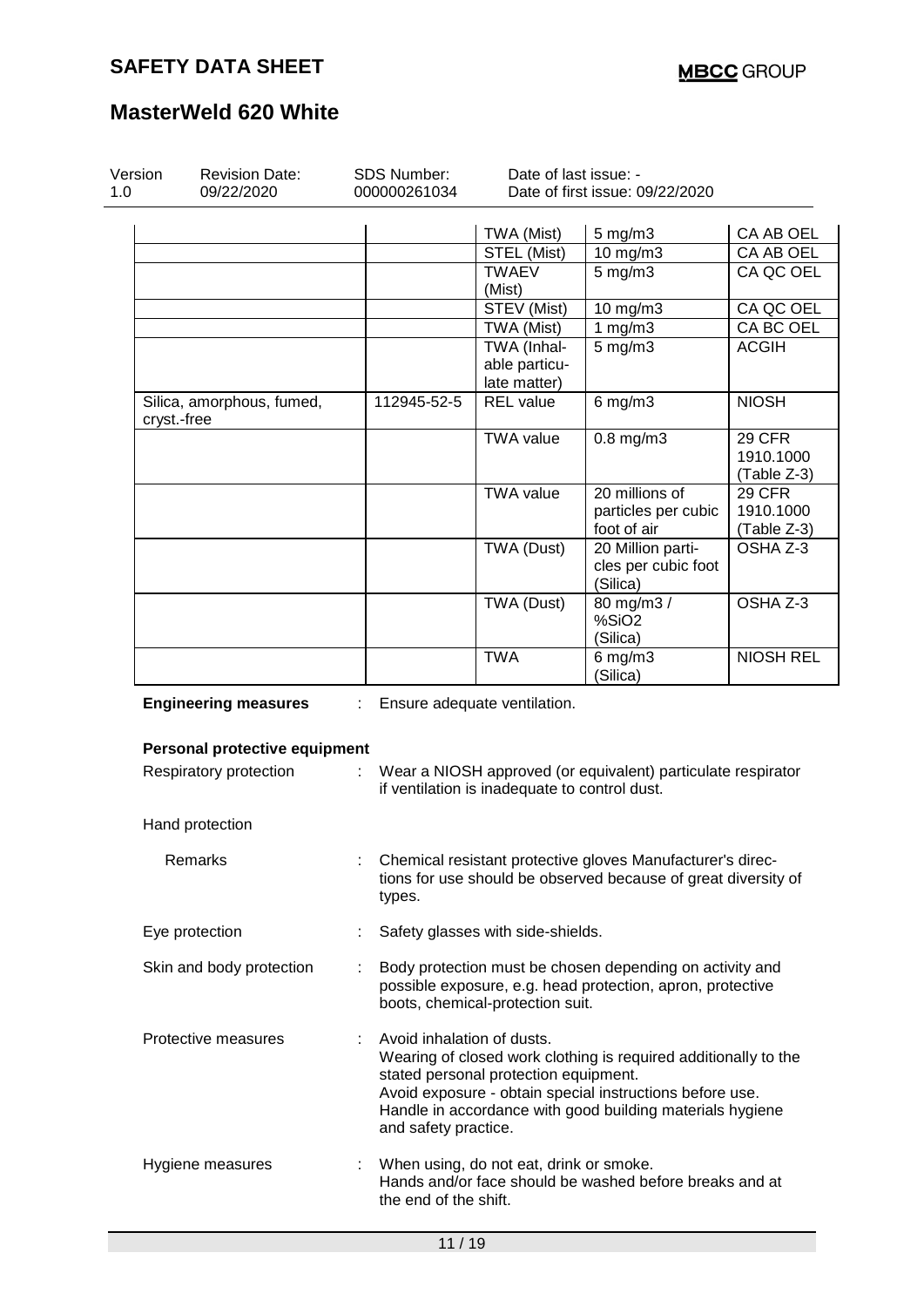| Version<br>1.0 |                 | <b>Revision Date:</b><br>09/22/2020                 |   | <b>SDS Number:</b><br>000000261034  | Date of last issue: -<br>Date of first issue: 09/22/2020                                                                                                                |  |  |
|----------------|-----------------|-----------------------------------------------------|---|-------------------------------------|-------------------------------------------------------------------------------------------------------------------------------------------------------------------------|--|--|
|                |                 |                                                     |   | care agents applied.                | At the end of the shift the skin should be cleaned and skin-<br>Gloves must be inspected regularly and prior to each use.<br>Replace if necessary (e.g. pinhole leaks). |  |  |
|                |                 | <b>SECTION 9. PHYSICAL AND CHEMICAL PROPERTIES</b>  |   |                                     |                                                                                                                                                                         |  |  |
|                | Appearance      |                                                     |   | paste                               |                                                                                                                                                                         |  |  |
|                | Color           |                                                     |   | various colours                     |                                                                                                                                                                         |  |  |
|                | Odor            |                                                     |   | solvent                             |                                                                                                                                                                         |  |  |
|                |                 | <b>Odor Threshold</b>                               |   | No data available                   |                                                                                                                                                                         |  |  |
|                | pH              |                                                     |   | Not relevant of very low solubility |                                                                                                                                                                         |  |  |
|                | Melting point   |                                                     |   |                                     | No applicable information available.                                                                                                                                    |  |  |
|                |                 | Freezing point                                      |   |                                     | No applicable information available.                                                                                                                                    |  |  |
|                | Boiling point   |                                                     |   |                                     | No applicable information available.                                                                                                                                    |  |  |
|                | Flash point     |                                                     |   | does not flash                      |                                                                                                                                                                         |  |  |
|                |                 | Evaporation rate                                    |   |                                     | No applicable information available.                                                                                                                                    |  |  |
|                |                 | Flammability (solid, gas)                           |   | Will not burn                       |                                                                                                                                                                         |  |  |
|                |                 | Upper explosion limit / Upper<br>flammability limit | ÷ |                                     | No applicable information available.                                                                                                                                    |  |  |
|                |                 | Lower explosion limit / Lower<br>flammability limit | ÷ |                                     | No applicable information available.                                                                                                                                    |  |  |
|                |                 | Vapor pressure                                      |   |                                     | No applicable information available.                                                                                                                                    |  |  |
|                |                 | Relative vapor density                              |   | Heavier than air.                   |                                                                                                                                                                         |  |  |
|                |                 | Relative density                                    |   | 0.98                                |                                                                                                                                                                         |  |  |
|                | Density         |                                                     |   | approx. 8.15 lb/USg (20 °C)         |                                                                                                                                                                         |  |  |
|                | Solubility(ies) | Water solubility                                    |   | slightly soluble                    |                                                                                                                                                                         |  |  |
|                |                 | Solubility in other solvents                        | ÷ |                                     | No applicable information available.                                                                                                                                    |  |  |
|                | octanol/water   | Partition coefficient: n-                           |   | not applicable for mixtures         |                                                                                                                                                                         |  |  |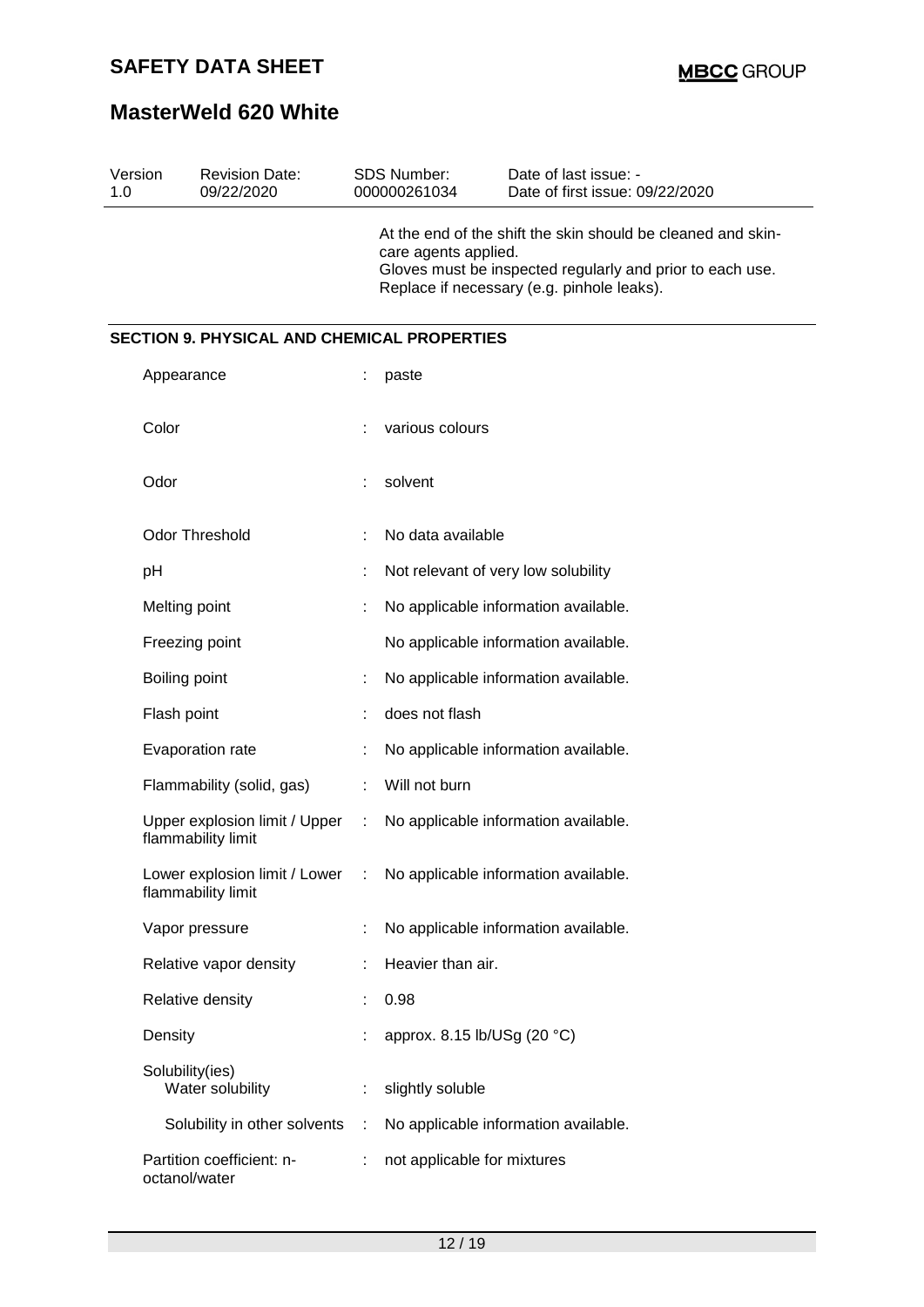# **MasterWeld 620 White**

| Version<br>1.0 | <b>Revision Date:</b><br>09/22/2020         |    | <b>SDS Number:</b><br>000000261034 | Date of last issue: -<br>Date of first issue: 09/22/2020 |
|----------------|---------------------------------------------|----|------------------------------------|----------------------------------------------------------|
|                | Decomposition temperature                   |    | scribed/indicated.                 | No decomposition if stored and handled as pre-           |
|                | Viscosity<br>Viscosity, dynamic             |    | $:$ not applicable                 |                                                          |
|                | Viscosity, kinematic                        | t. | not applicable                     |                                                          |
|                | Self-heating substances                     |    | : No data available                |                                                          |
|                | Sublimation point                           |    |                                    | No applicable information available.                     |
|                | Molecular weight                            |    | : No data available                |                                                          |
|                | <b>SECTION 10. STABILITY AND REACTIVITY</b> |    |                                    |                                                          |
|                |                                             |    |                                    |                                                          |

| Reactivity                              |            | : No hazardous reactions if stored and handled as pre-<br>scribed/indicated. |
|-----------------------------------------|------------|------------------------------------------------------------------------------|
| Chemical stability                      |            | The product is stable if stored and handled as pre-<br>scribed/indicated.    |
| Possibility of hazardous reac-<br>tions | $\sim 100$ | The product is stable if stored and handled as pre-<br>scribed/indicated.    |
| Conditions to avoid                     |            | See SDS section 7 - Handling and storage.                                    |
| Incompatible materials                  |            | Oxidizing agents                                                             |
| Hazardous decomposition<br>products     |            | $:$ carbon oxides                                                            |

#### **SECTION 11. TOXICOLOGICAL INFORMATION**

#### **Acute toxicity**

Not classified based on available information.

#### **Product:**

| Acute oral toxicity       | : Remarks: No applicable information available. |
|---------------------------|-------------------------------------------------|
| Acute inhalation toxicity | : Remarks: No applicable information available. |
| Acute dermal toxicity     | : Remarks: No applicable information available. |

#### **Skin corrosion/irritation**

Causes skin irritation.

#### **Serious eye damage/eye irritation**

Causes eye irritation.

#### **Respiratory or skin sensitization**

#### **Skin sensitization**

Not classified based on available information.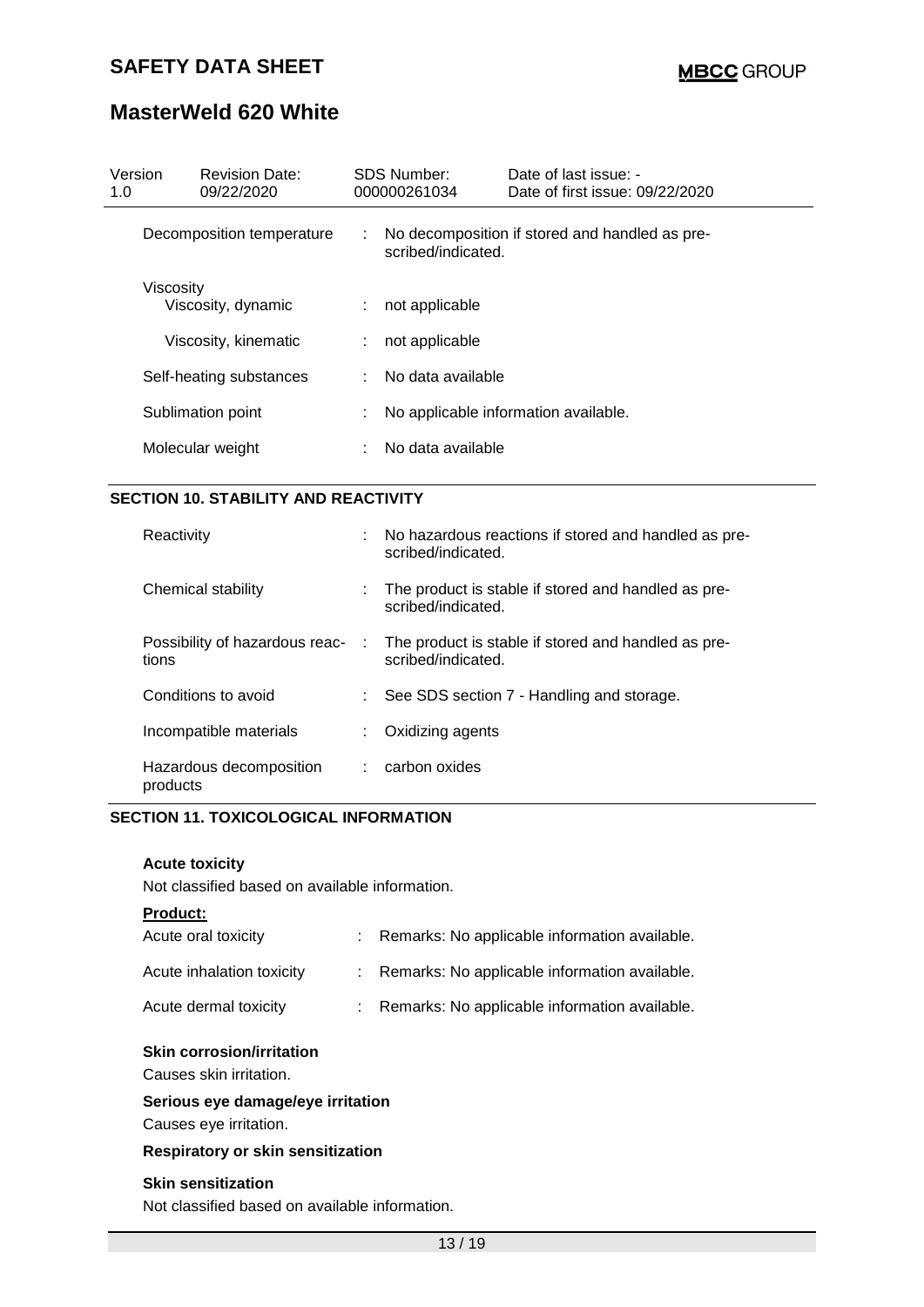| 1.0             | <b>Revision Date:</b><br>09/22/2020                                            |                                                                                                                             | <b>SDS Number:</b><br>000000261034                     | Date of last issue: -<br>Date of first issue: 09/22/2020                                |
|-----------------|--------------------------------------------------------------------------------|-----------------------------------------------------------------------------------------------------------------------------|--------------------------------------------------------|-----------------------------------------------------------------------------------------|
|                 | <b>Respiratory sensitization</b>                                               |                                                                                                                             |                                                        |                                                                                         |
|                 | Not classified based on available information.                                 |                                                                                                                             |                                                        |                                                                                         |
|                 | <b>Germ cell mutagenicity</b>                                                  |                                                                                                                             |                                                        |                                                                                         |
|                 | Not classified based on available information.                                 |                                                                                                                             |                                                        |                                                                                         |
|                 | Carcinogenicity                                                                |                                                                                                                             |                                                        |                                                                                         |
|                 | May cause cancer.                                                              |                                                                                                                             |                                                        |                                                                                         |
|                 | <b>Reproductive toxicity</b><br>Not classified based on available information. |                                                                                                                             |                                                        |                                                                                         |
|                 | <b>STOT-single exposure</b>                                                    |                                                                                                                             |                                                        |                                                                                         |
|                 | May cause respiratory irritation.                                              |                                                                                                                             |                                                        |                                                                                         |
|                 | <b>STOT-repeated exposure</b>                                                  |                                                                                                                             |                                                        |                                                                                         |
|                 | Not classified based on available information.                                 |                                                                                                                             |                                                        |                                                                                         |
|                 | <b>Aspiration toxicity</b>                                                     |                                                                                                                             |                                                        |                                                                                         |
|                 | Not classified based on available information.                                 |                                                                                                                             |                                                        |                                                                                         |
| <b>Product:</b> |                                                                                |                                                                                                                             |                                                        |                                                                                         |
|                 | No aspiration hazard expected.                                                 |                                                                                                                             |                                                        |                                                                                         |
|                 | <b>Further information</b>                                                     |                                                                                                                             |                                                        |                                                                                         |
| Product:        |                                                                                |                                                                                                                             |                                                        |                                                                                         |
| Remarks         |                                                                                | Health injuries are not known or expected under normal use.<br>The product has not been tested. The statements on toxicolo- |                                                        |                                                                                         |
|                 |                                                                                |                                                                                                                             | components.                                            | gy have been derived from the properties of the individual                              |
|                 | <b>SECTION 12. ECOLOGICAL INFORMATION</b>                                      |                                                                                                                             |                                                        |                                                                                         |
|                 | <b>Ecotoxicity</b>                                                             |                                                                                                                             |                                                        |                                                                                         |
|                 | No data available                                                              |                                                                                                                             |                                                        |                                                                                         |
|                 | <b>Persistence and degradability</b><br>No data available                      |                                                                                                                             |                                                        |                                                                                         |
|                 | <b>Bioaccumulative potential</b>                                               |                                                                                                                             |                                                        |                                                                                         |
|                 | Components:                                                                    |                                                                                                                             |                                                        |                                                                                         |
| xylene:         |                                                                                |                                                                                                                             |                                                        |                                                                                         |
|                 | Partition coefficient: n-<br>octanol/water                                     | ÷                                                                                                                           | Method: other (calculated)<br>GLP: no<br>literature.   | log Pow: 3.12 - 3.20 (25 °C)<br>Remarks: Information taken from reference works and the |
|                 |                                                                                |                                                                                                                             |                                                        |                                                                                         |
|                 | ethylbenzene:<br>Partition coefficient: n-<br>octanol/water                    |                                                                                                                             | : Pow: 4,170 (20 $^{\circ}$ C)<br>log Pow: 3.6 (20 °C) |                                                                                         |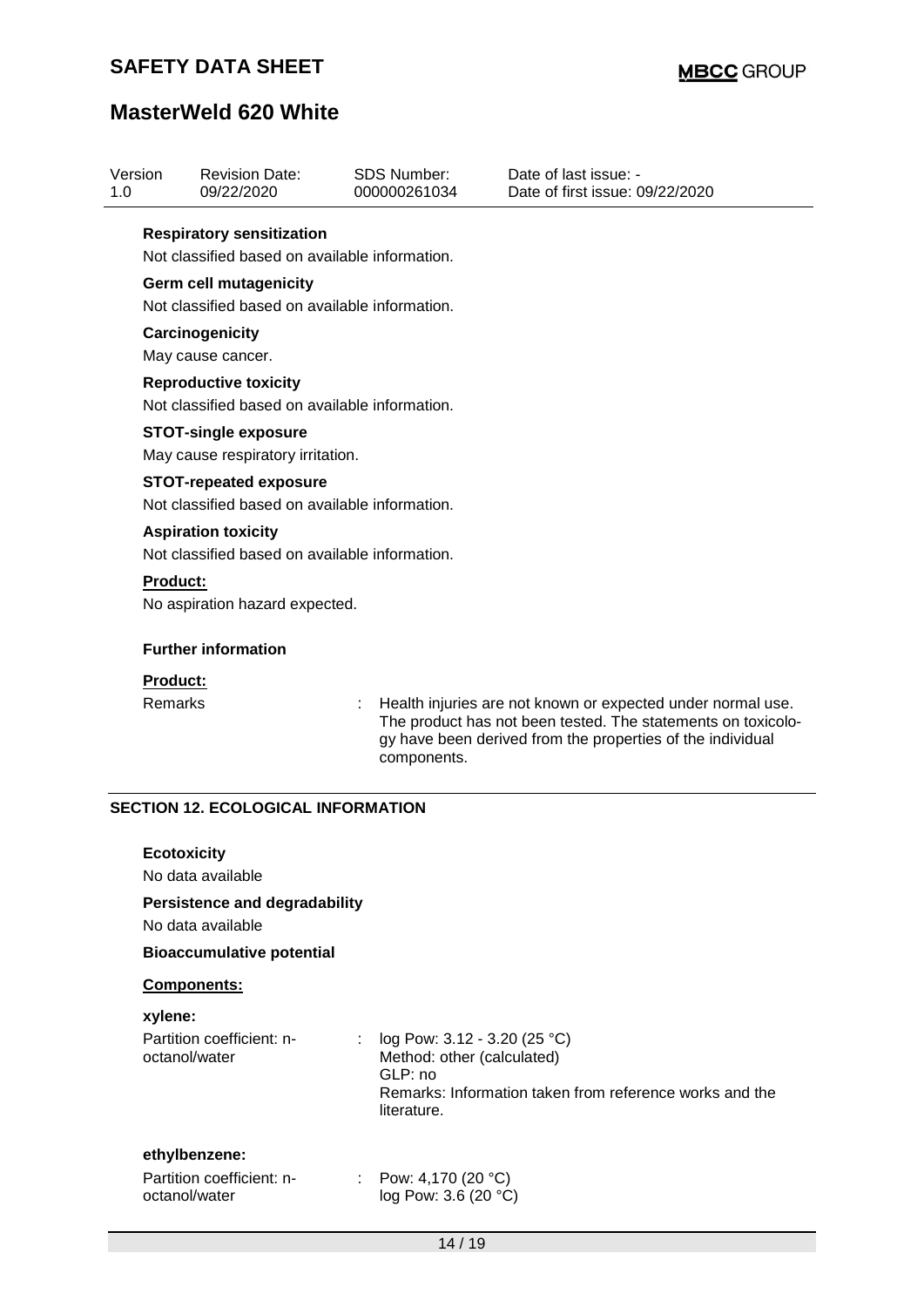| Version<br>1.0 | <b>Revision Date:</b><br>09/22/2020                                                         |    | <b>SDS Number:</b><br>000000261034                        | Date of last issue: -<br>Date of first issue: 09/22/2020                                                                                                                                                                                                                                                                                                                                                                                                                                                                                                                                                |
|----------------|---------------------------------------------------------------------------------------------|----|-----------------------------------------------------------|---------------------------------------------------------------------------------------------------------------------------------------------------------------------------------------------------------------------------------------------------------------------------------------------------------------------------------------------------------------------------------------------------------------------------------------------------------------------------------------------------------------------------------------------------------------------------------------------------------|
|                |                                                                                             |    | pH: 7.8<br>Method: Partition coefficient<br>GLP: yes      |                                                                                                                                                                                                                                                                                                                                                                                                                                                                                                                                                                                                         |
|                | <b>Titanium dioxide:</b>                                                                    |    |                                                           |                                                                                                                                                                                                                                                                                                                                                                                                                                                                                                                                                                                                         |
|                | Partition coefficient: n-<br>octanol/water                                                  |    | : Remarks: not applicable                                 |                                                                                                                                                                                                                                                                                                                                                                                                                                                                                                                                                                                                         |
|                | Silicon dioxide:                                                                            |    |                                                           |                                                                                                                                                                                                                                                                                                                                                                                                                                                                                                                                                                                                         |
|                | Partition coefficient: n-<br>octanol/water                                                  | ÷. | Remarks: not applicable                                   |                                                                                                                                                                                                                                                                                                                                                                                                                                                                                                                                                                                                         |
|                | large proportion of saturated hydrocarbons.]:<br>Partition coefficient: n-<br>octanol/water | ÷  | log Pow: 7.868                                            | Lubricating oils (petroleum), C20-50, hydrotreated neutral oil-based; Baseoil — unspecified; [A<br>complex combination of hydrocarbons obtained by treating light vacuum gas oil, heavy vacuum<br>gas oil and solvent deasphalted residual oil with hydrogen in the presence of a catalyst in a two<br>stage process with dewaxing being carried out between the two stages. It consists predominantly<br>of hydrocarbons having carbon numbers predominantly in the range of C20 through C50 and<br>produces a finished oil with a viscosity of approximately 32cSt at 40 oC. It contains a relatively |
|                |                                                                                             |    | Method: other (calculated)                                |                                                                                                                                                                                                                                                                                                                                                                                                                                                                                                                                                                                                         |
|                |                                                                                             |    |                                                           | Distillates (petroleum), hydrotreated light paraffinic; Baseoil — unspecified; [A complex combina-<br>tion of hydrocarbons obtained by treating a petroleum fraction with hydrogen in the presence of a<br>catalyst. It consists of hydrocarbons having carbon numbers predominantly in the range of C15<br>through C30 and produces a finished oil with a viscosity of less than 100 SUS at 100 oF (19cSt at<br>40 oC). It contains a relatively large proportion of saturated hydrocarbons.]:                                                                                                         |
|                | Partition coefficient: n-<br>octanol/water                                                  |    | : $Pow: > 3.5$                                            |                                                                                                                                                                                                                                                                                                                                                                                                                                                                                                                                                                                                         |
|                | tains a relatively large proportion of saturated hydrocarbons.]:                            |    |                                                           | Distillates (petroleum), hydrotreated heavy paraffinic; Baseoil — unspecified; [A complex combi-<br>nation of hydrocarbons obtained by treating a petroleum fraction with hydrogen in the presence of<br>a catalyst. It consists of hydrocarbons having carbon numbers predominantly in the range of C20<br>through C50 and produces a finished oil of at least 100 SUS at 100oF (19cSt at 40 oC). It con-                                                                                                                                                                                              |
|                | Partition coefficient: n-<br>octanol/water                                                  |    | : $log Pow: approx. 7 - 25$<br>Method: other (calculated) |                                                                                                                                                                                                                                                                                                                                                                                                                                                                                                                                                                                                         |
|                |                                                                                             |    |                                                           | Distillates (petroleum), hydrotreated middle; Gasoil — unspecified; [A complex combination of<br>hydrocarbons obtained by treating a petroleum fraction with hydrogen in the presence of a cata-<br>lyst. It consists of hydrocarbons having carbon numbers predominantly in the range of C11<br>through C25 and boiling in the range of approximately; 205oC to 400oC (401 oF to 752 oF).]:                                                                                                                                                                                                            |
|                | Partition coefficient: n-<br>octanol/water                                                  | t. | Remarks: No data available.                               |                                                                                                                                                                                                                                                                                                                                                                                                                                                                                                                                                                                                         |
|                | bis(2,2,6,6-tetramethyl-4-piperidyl)sebacate:                                               |    |                                                           |                                                                                                                                                                                                                                                                                                                                                                                                                                                                                                                                                                                                         |
|                | Partition coefficient: n-                                                                   | t. | log Pow: 0.35 (25 °C)                                     |                                                                                                                                                                                                                                                                                                                                                                                                                                                                                                                                                                                                         |
|                | octanol/water                                                                               |    | pH: 7<br>method                                           | Method: Partition coefficient (n-octanol/water), Shake-flask                                                                                                                                                                                                                                                                                                                                                                                                                                                                                                                                            |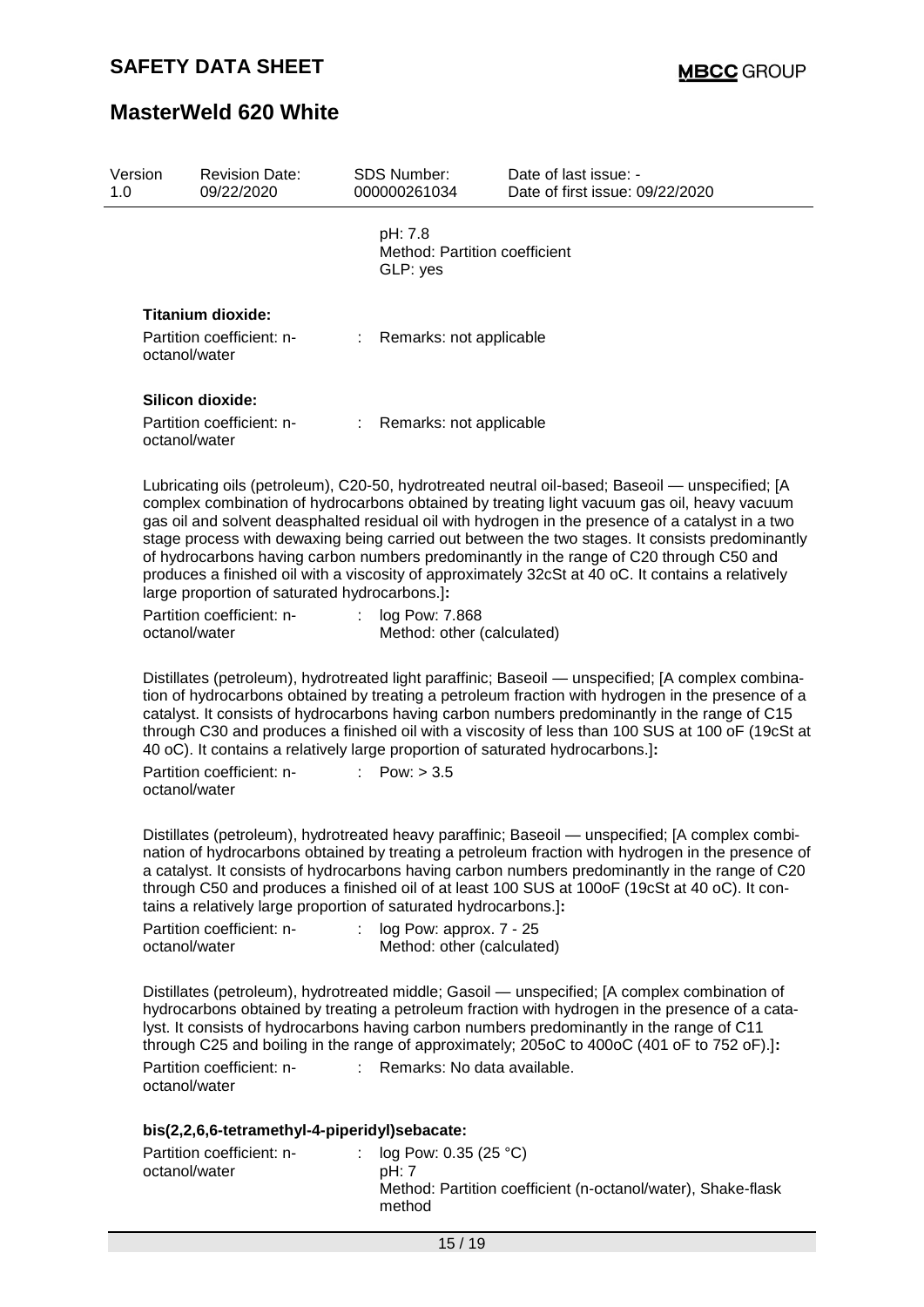| Version         | <b>Revision Date:</b>                      |  | <b>SDS Number:</b>                                                                                                                                                                                                                           | Date of last issue: -                                                                                                                                                                     |  |  |
|-----------------|--------------------------------------------|--|----------------------------------------------------------------------------------------------------------------------------------------------------------------------------------------------------------------------------------------------|-------------------------------------------------------------------------------------------------------------------------------------------------------------------------------------------|--|--|
| 1.0             | 09/22/2020                                 |  | 000000261034                                                                                                                                                                                                                                 | Date of first issue: 09/22/2020                                                                                                                                                           |  |  |
|                 |                                            |  |                                                                                                                                                                                                                                              |                                                                                                                                                                                           |  |  |
|                 | <b>Mobility in soil</b>                    |  |                                                                                                                                                                                                                                              |                                                                                                                                                                                           |  |  |
|                 | No data available                          |  |                                                                                                                                                                                                                                              |                                                                                                                                                                                           |  |  |
|                 | Other adverse effects                      |  |                                                                                                                                                                                                                                              |                                                                                                                                                                                           |  |  |
| <b>Product:</b> |                                            |  |                                                                                                                                                                                                                                              |                                                                                                                                                                                           |  |  |
| mation          | Additional ecological infor-               |  | There is a high probability that the product is not acutely<br>harmful to aquatic organisms.<br>The product has not been tested. The statements on ecotoxi-<br>cology have been derived from the properties of the individual<br>components. |                                                                                                                                                                                           |  |  |
|                 | <b>SECTION 13. DISPOSAL CONSIDERATIONS</b> |  |                                                                                                                                                                                                                                              |                                                                                                                                                                                           |  |  |
|                 | <b>Disposal methods</b>                    |  |                                                                                                                                                                                                                                              |                                                                                                                                                                                           |  |  |
|                 | Waste from residues                        |  | tions.                                                                                                                                                                                                                                       | Dispose of in accordance with national, state and local regula-<br>Do not discharge into drains/surface waters/groundwater.<br>Do not contaminate ponds, waterways or ditches with chemi- |  |  |

| Contaminated packaging |  | : Contaminated packaging should be emptied as far as possible<br>and disposed of in the same manner as the sub-<br>stance/product. |
|------------------------|--|------------------------------------------------------------------------------------------------------------------------------------|
|------------------------|--|------------------------------------------------------------------------------------------------------------------------------------|

cal or used container.

#### **SECTION 14. TRANSPORT INFORMATION**

#### **International Regulations**

**UNRTDG**

Not regulated as a dangerous good

#### **IATA-DGR**

Not regulated as a dangerous good

#### **IMDG-Code**

Not regulated as a dangerous good

### **Transport in bulk according to Annex II of MARPOL 73/78 and the IBC Code** Not applicable for product as supplied.

#### **Domestic regulation**

**TDG**

Not regulated as a dangerous good

#### **SECTION 15. REGULATORY INFORMATION**

#### **The ingredients of this product are reported in the following inventories:**

DSL **DISL DISL COMPONE 1 COMPONE 1 COMPONE 1 COMPONE 1 COMPONE 1 COMPONE 1 COMPONE 1 COMPONE 1 COMPONE 1 COMPONE 1 COMPONE 1 COMPONE 1 COMPONE 1 COMPONE 1 COMPONE 1 COMPONE 1 COMPONE 1**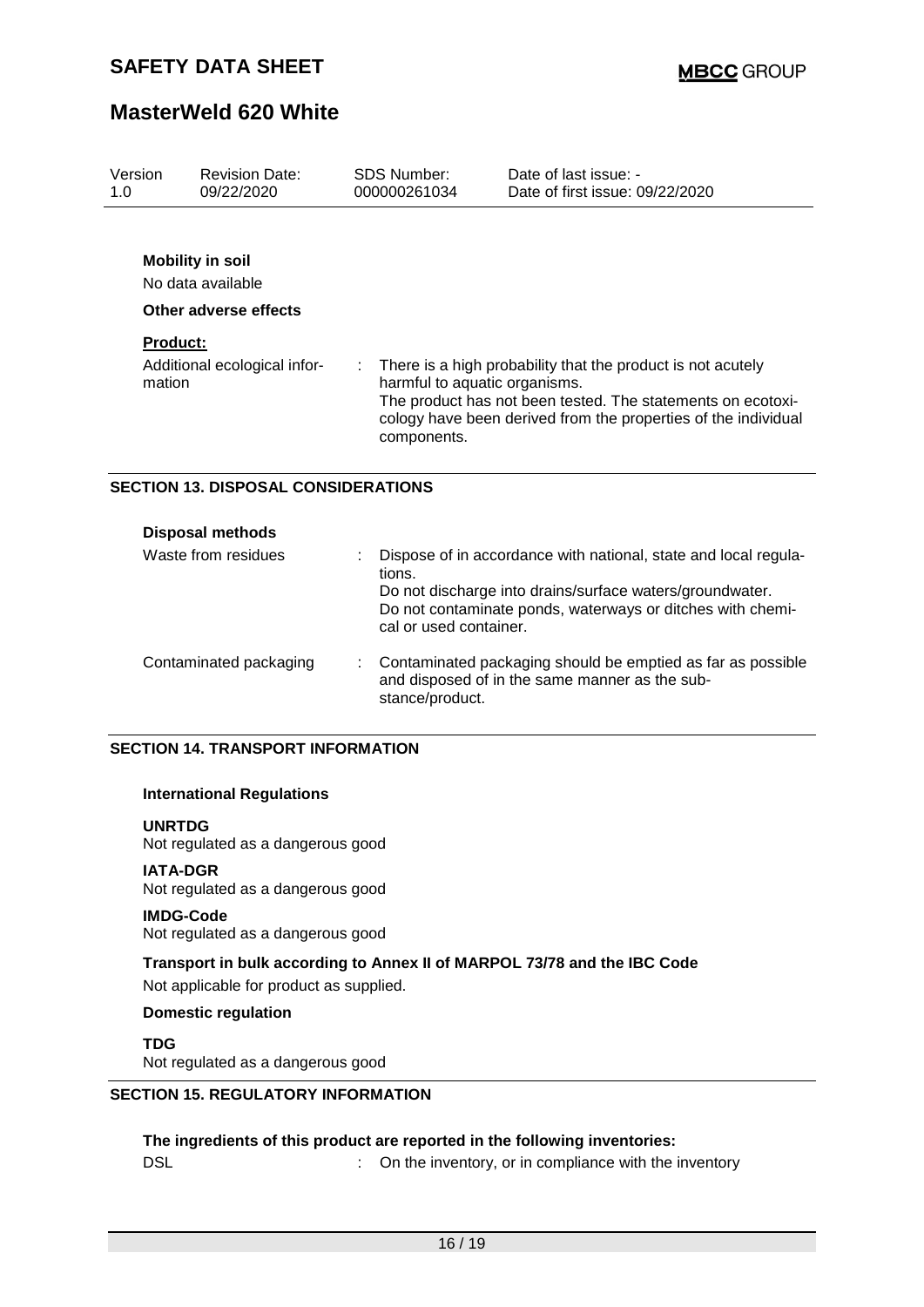### **MasterWeld 620 White**

| Version<br>1.0 | <b>Revision Date:</b><br>09/22/2020                                            |                | SDS Number:<br>000000261034                                                                             | Date of last issue: -<br>Date of first issue: 09/22/2020                                                                                           |  |  |  |  |  |  |
|----------------|--------------------------------------------------------------------------------|----------------|---------------------------------------------------------------------------------------------------------|----------------------------------------------------------------------------------------------------------------------------------------------------|--|--|--|--|--|--|
|                |                                                                                |                |                                                                                                         |                                                                                                                                                    |  |  |  |  |  |  |
|                | <b>SECTION 16. OTHER INFORMATION</b>                                           |                |                                                                                                         |                                                                                                                                                    |  |  |  |  |  |  |
|                | <b>Full text of other abbreviations</b>                                        |                |                                                                                                         |                                                                                                                                                    |  |  |  |  |  |  |
|                | 29 CFR 1910.1000 (Table Z- :<br>$1-A)$                                         |                |                                                                                                         | OSHA - Table Z-1-A (29 CFR 1910.1000)                                                                                                              |  |  |  |  |  |  |
| 1)             | 29 CFR 1910.1000 (Table Z-                                                     | - 11           | 1910.1000                                                                                               | OSHA - Table Z-1 (Limits for Air Contaminants) 29 CFR                                                                                              |  |  |  |  |  |  |
| 3)             | 29 CFR 1910.1000 (Table Z- :                                                   |                |                                                                                                         | OSHA Table Z-3 (Mineral Dusts) 29 CFR 1910.1000                                                                                                    |  |  |  |  |  |  |
|                | <b>ACGIH</b><br><b>ACGIHTLV</b>                                                |                | threshold limit values (US)                                                                             | USA. ACGIH Threshold Limit Values (TLV)<br>American Conference of Governmental Industrial Hygienists -                                             |  |  |  |  |  |  |
|                | CA AB OEL                                                                      |                | $2:$ OEL)                                                                                               | Canada. Alberta, Occupational Health and Safety Code (table                                                                                        |  |  |  |  |  |  |
|                | CA BC OEL<br>CA QC OEL                                                         |                | Canada. British Columbia OEL<br>borne contaminants                                                      | Québec. Regulation respecting occupational health and safe-<br>ty, Schedule 1, Part 1: Permissible exposure values for air-                        |  |  |  |  |  |  |
|                | <b>NIOSH</b><br><b>NIOSH REL</b><br>OSHA Z-3                                   |                | eral Dusts                                                                                              | NIOSH Pocket Guide to Chemical Hazards (US)<br>USA. NIOSH Recommended Exposure Limits<br>USA. Occupational Exposure Limits (OSHA) - Table Z-3 Min- |  |  |  |  |  |  |
|                | 29 CFR 1910.1000 (Table Z- :<br>1-A) / STEL value                              |                | Short Term Exposure Limit (STEL):                                                                       |                                                                                                                                                    |  |  |  |  |  |  |
|                | 29 CFR 1910.1000 (Table Z-<br>1-A) / TWA value                                 | $\pm$          | Time Weighted Average (TWA):                                                                            |                                                                                                                                                    |  |  |  |  |  |  |
|                | 29 CFR 1910.1000 (Table Z-<br>$1)$ / PEL                                       | $\mathbb{R}^2$ | Permissible exposure limit                                                                              |                                                                                                                                                    |  |  |  |  |  |  |
|                | 29 CFR 1910.1000 (Table Z-<br>3) / TWA value                                   | ÷              | Time Weighted Average (TWA):                                                                            |                                                                                                                                                    |  |  |  |  |  |  |
|                | ACGIH / TWA<br><b>ACGIH / STEL</b>                                             |                | 8-hour, time-weighted average<br>Short-term exposure limit                                              |                                                                                                                                                    |  |  |  |  |  |  |
|                | <b>ACGIHTLV / STEL value</b><br><b>ACGIHTLV / TWA value</b><br>CA AB OEL / TWA |                | Short Term Exposure Limit (STEL):<br>Time Weighted Average (TWA):<br>8-hour Occupational exposure limit |                                                                                                                                                    |  |  |  |  |  |  |
|                | CA AB OEL / STEL<br>CA BC OEL / TWA                                            |                | 8-hour time weighted average                                                                            | 15-minute occupational exposure limit                                                                                                              |  |  |  |  |  |  |
|                | CA BC OEL / STEL<br>CA QC OEL / TWAEV<br>CA QC OEL / STEV                      |                | short-term exposure limit<br>Short-term exposure value                                                  | Time-weighted average exposure value                                                                                                               |  |  |  |  |  |  |
|                | NIOSH / REL value                                                              |                |                                                                                                         | Recommended exposure limit (REL):                                                                                                                  |  |  |  |  |  |  |
|                | NIOSH / STEL value<br>NIOSH REL / TWA                                          |                | Short Term Exposure Limit (STEL):                                                                       | Time-weighted average concentration for up to a 10-hour<br>workday during a 40-hour workweek                                                       |  |  |  |  |  |  |
|                | OSHA Z-3 / TWA                                                                 |                | 8-hour time weighted average                                                                            |                                                                                                                                                    |  |  |  |  |  |  |

AICS - Australian Inventory of Chemical Substances; ANTT - National Agency for Transport by Land of Brazil; ASTM - American Society for the Testing of Materials; bw - Body weight; CMR - Carcinogen, Mutagen or Reproductive Toxicant; DIN - Standard of the German Institute for Standardisation; DSL - Domestic Substances List (Canada); ECx - Concentration associated with x% response; ELx - Loading rate associated with x% response; EmS - Emergency Schedule; ENCS - Existing and New Chemical Substances (Japan); ErCx - Concentration associated with x% growth rate response; ERG - Emergency Response Guide; GHS - Globally Harmonized System; GLP - Good Laboratory Practice; IARC - International Agency for Research on Cancer; IATA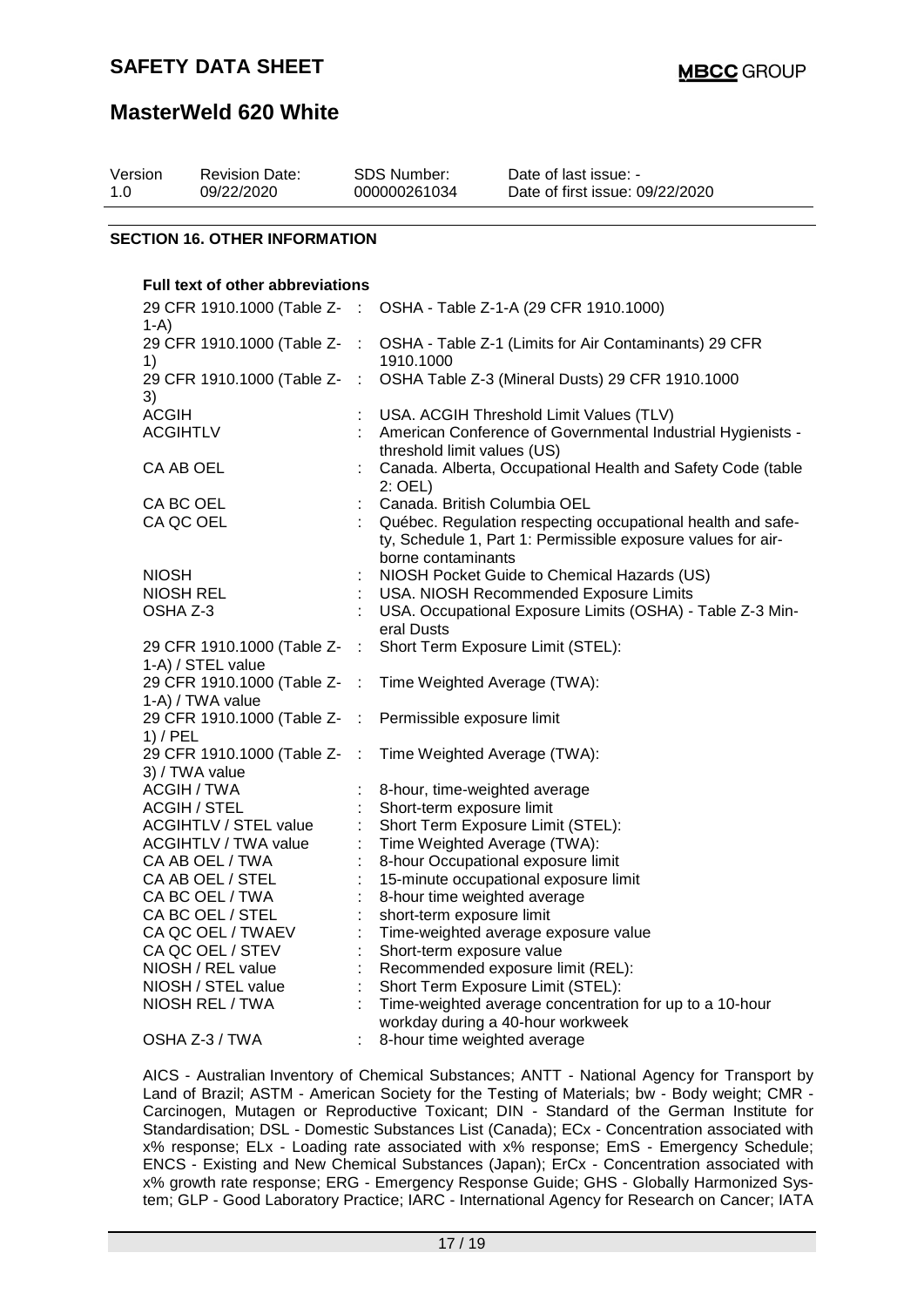| Version | <b>Revision Date:</b> | SDS Number:  | Date of last issue: -           |
|---------|-----------------------|--------------|---------------------------------|
| -1.0    | 09/22/2020            | 000000261034 | Date of first issue: 09/22/2020 |

- International Air Transport Association; IBC - International Code for the Construction and Equipment of Ships carrying Dangerous Chemicals in Bulk; IC50 - Half maximal inhibitory concentration; ICAO - International Civil Aviation Organization; IECSC - Inventory of Existing Chemical Substances in China; IMDG - International Maritime Dangerous Goods; IMO - International Maritime Organization; ISHL - Industrial Safety and Health Law (Japan); ISO - International Organisation for Standardization; KECI - Korea Existing Chemicals Inventory; LC50 - Lethal Concentration to 50 % of a test population; LD50 - Lethal Dose to 50% of a test population (Median Lethal Dose); MARPOL - International Convention for the Prevention of Pollution from Ships; n.o.s. - Not Otherwise Specified; Nch - Chilean Norm; NO(A)EC - No Observed (Adverse) Effect Concentration; NO(A)EL - No Observed (Adverse) Effect Level; NOELR - No Observable Effect Loading Rate; NOM - Official Mexican Norm; NTP - National Toxicology Program; NZIoC - New Zealand Inventory of Chemicals; OECD - Organization for Economic Co-operation and Development; OPPTS - Office of Chemical Safety and Pollution Prevention; PBT - Persistent, Bioaccumulative and Toxic substance; PICCS - Philippines Inventory of Chemicals and Chemical Substances; (Q)SAR - (Quantitative) Structure Activity Relationship; REACH - Regulation (EC) No 1907/2006 of the European Parliament and of the Council concerning the Registration, Evaluation, Authorisation and Restriction of Chemicals; SADT - Self-Accelerating Decomposition Temperature; SDS - Safety Data Sheet; TCSI - Taiwan Chemical Substance Inventory; TDG - Transportation of Dangerous Goods; TSCA - Toxic Substances Control Act (United States); UN - United Nations; UNRTDG - United Nations Recommendations on the Transport of Dangerous Goods; vPvB - Very Persistent and Very Bioaccumulative; WHMIS - Workplace Hazardous Materials Information System

Revision Date : 09/22/2020

We support worldwide Responsible Care® initiatives. We value the health and safety of our employees, customers, suppliers and neighbors, and the protection of the environment. Our commitment to Responsible Care is integral to conducting our business and operating our facilities in a safe and environmentally responsible fashion, supporting our customers and suppliers in ensuring the safe and environmentally sound handling of our products, and minimizing the impact of our operations on society and the environment during production, storage, transport, use and disposal of our products.

IMPORTANT: WHILE THE DESCRIPTIONS, DESIGNS, DATA AND INFORMATION CONTAINED HEREIN ARE PRESENTED IN GOOD FAITH AND BELIEVED TO BE ACCURATE , IT IS PROVIDED FOR YOUR GUIDANCE ONLY. BECAUSE MANY FACTORS MAY AFFECT PROCESSING OR APPLICATION/USE, WE RECOMMEND THAT YOU MAKE TESTS TO DETERMINE THE SUITABILITY OF A PRODUCT FOR YOUR PARTICULAR PURPOSE PRIOR TO USE. NO WARRANTIES OF ANY KIND, EITHER EXPRESSED OR IMPLIED, INCLUDING WARRANTIES OF MERCHANTABILITY OR FITNESS FOR A PARTICULAR PURPOSE, ARE MADE REGARDING PRODUCTS DESCRIBED OR DESIGNS, DATA OR INFORMATION SET FORTH, OR THAT THE PRODUCTS, DESIGNS, DATA OR INFORMATION MAY BE USED WITHOUT INFRINGING THE INTELLECTUAL PROPERTY RIGHTS OF OTHERS. IN NO CASE SHALL THE DESCRIPTIONS, INFORMATION, DATA OR DESIGNS PROVIDED BE CONSIDERED A PART OF OUR TERMS AND CONDITIONS OF SALE. FURTHER, YOU EXPRESSLY UNDERSTAND AND AGREE THAT THE DESCRIPTIONS, DESIGNS, DATA, AND INFORMATION FURNISHED BY OUR COMPANY HEREUNDER ARE GIVEN GRATIS AND WE ASSUME NO OBLIGATION OR LIABILITY FOR THE DESCRIPTION, DESIGNS, DATA AND INFORMATION GIVEN OR RESULTS OBTAINED, ALL SUCH BEING GIVEN AND ACCEPTED AT YOUR RISK.